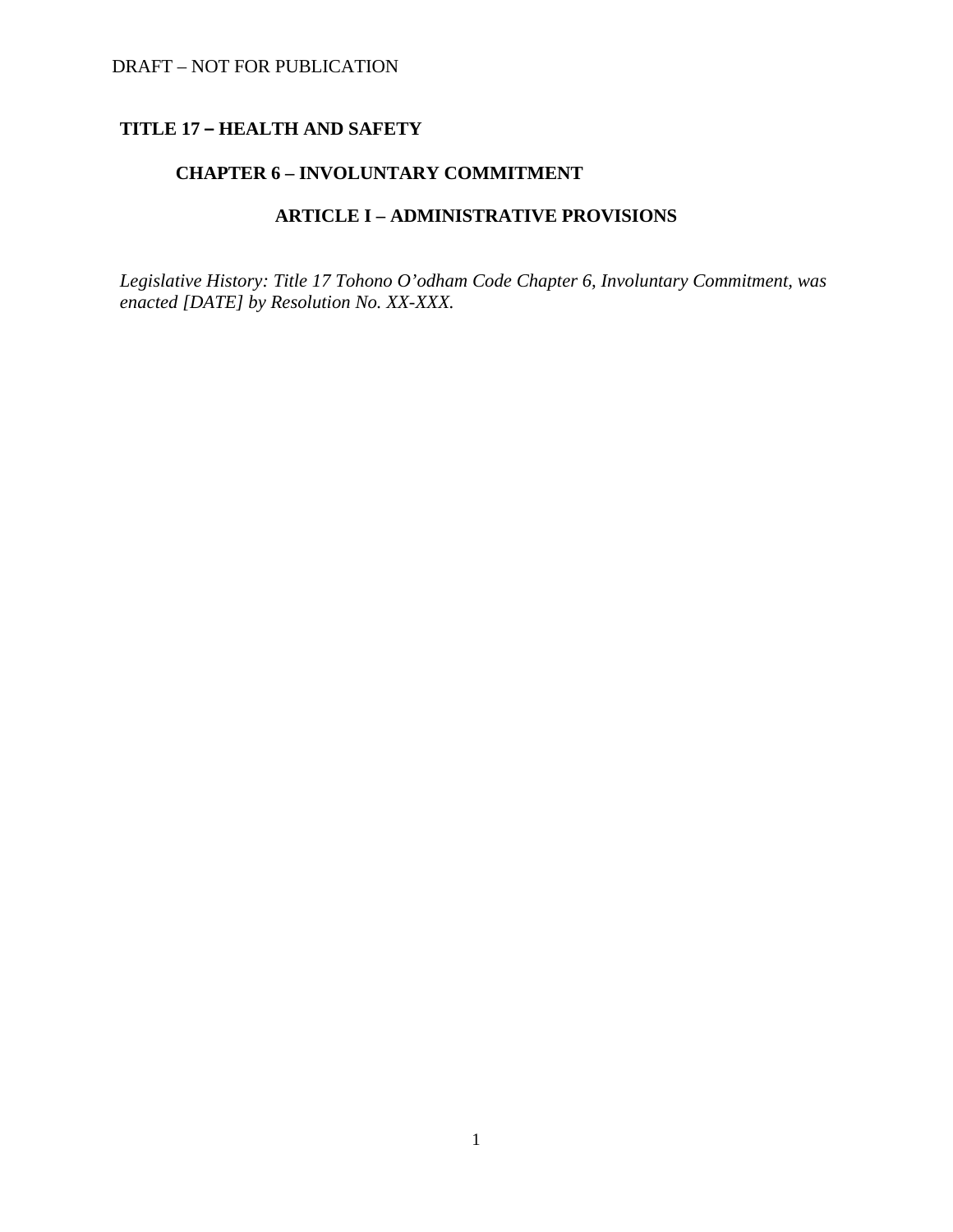# **TABLE OF CONTENTS**

### **Article I – Administrative Provisions**

| Section 6101 |  |
|--------------|--|
| Section 6102 |  |
| Section 6103 |  |
| Section 6104 |  |
| Section 6105 |  |
| Section 6106 |  |
| Section 6107 |  |
| Section 6108 |  |
|              |  |

### **Article II – Definitions**

| Section 6201 |  |
|--------------|--|
| Section 6202 |  |

# **Article III – Involuntary Commitment Court**

# **Article IV – Involuntary Commitment Proceedings**

| Section 6401 |                                                          |  |
|--------------|----------------------------------------------------------|--|
| Section 6402 |                                                          |  |
| Section 6403 |                                                          |  |
| Section 6404 | Personal Service; Service by Mail; Waiver of Service  10 |  |
| Section 6405 |                                                          |  |
| Section 6406 |                                                          |  |
| Section 6407 |                                                          |  |
| Section 6408 |                                                          |  |
| Section 6409 |                                                          |  |
| Section 6410 |                                                          |  |
| Section 6411 |                                                          |  |
| Section 6412 |                                                          |  |
| Section 6413 |                                                          |  |
| Section 6414 |                                                          |  |
| Section 6415 |                                                          |  |
| Section 6416 |                                                          |  |
| Section 6417 |                                                          |  |

### **Article V – Examination and Evaluations**

| Section 6501 |  |
|--------------|--|
|--------------|--|

# **Article VI – Emergency Apprehension**

| Section 6601 |  |  |
|--------------|--|--|
|--------------|--|--|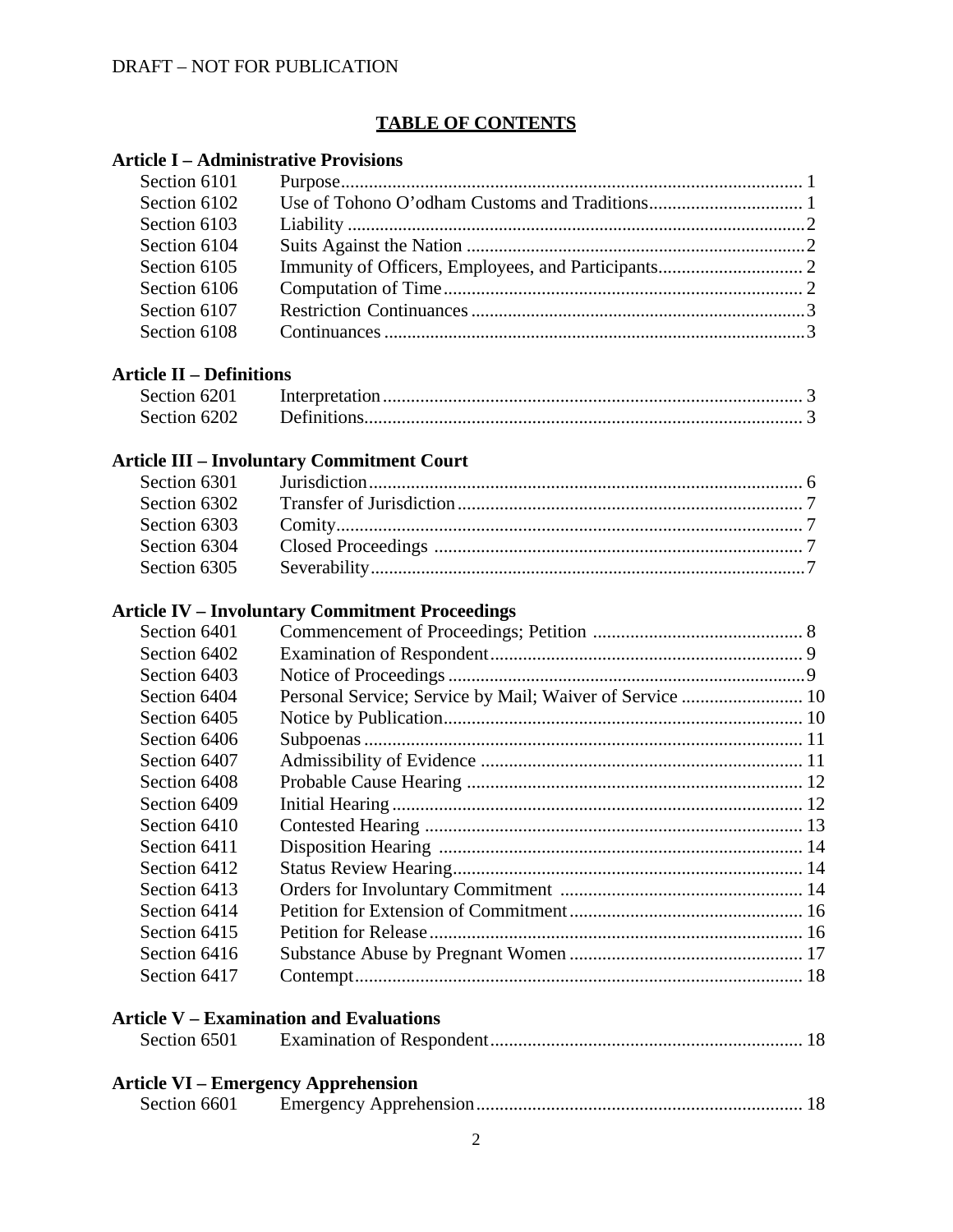| Section 6602 |  |
|--------------|--|
| Section 6603 |  |
| Section 6604 |  |

# **Article VII – Stayed and Continued Proceedings**

| Section 6701 |  |
|--------------|--|
| Section 6702 |  |
| Section 6703 |  |
| Section 6704 |  |
| Section 6705 |  |
|              |  |

### **Article VIII – Burden of Proof**

# **Article IX – Respondent's Rights**

| Section 6901 |  |
|--------------|--|
|              |  |
| Section 6903 |  |

# **Article X – Disclosure/Confidentiality**

| Section 61002 |  |
|---------------|--|
|               |  |
| Section 61004 |  |
| Section 61005 |  |
|               |  |

# **Article XI – Right to Appeal**

| <b>Article XII – Competency for Purposes of Criminal Proceedings</b> |  |  |  |
|----------------------------------------------------------------------|--|--|--|
|                                                                      |  |  |  |

### **Article XIII – Training**

| Section 61301 |  |
|---------------|--|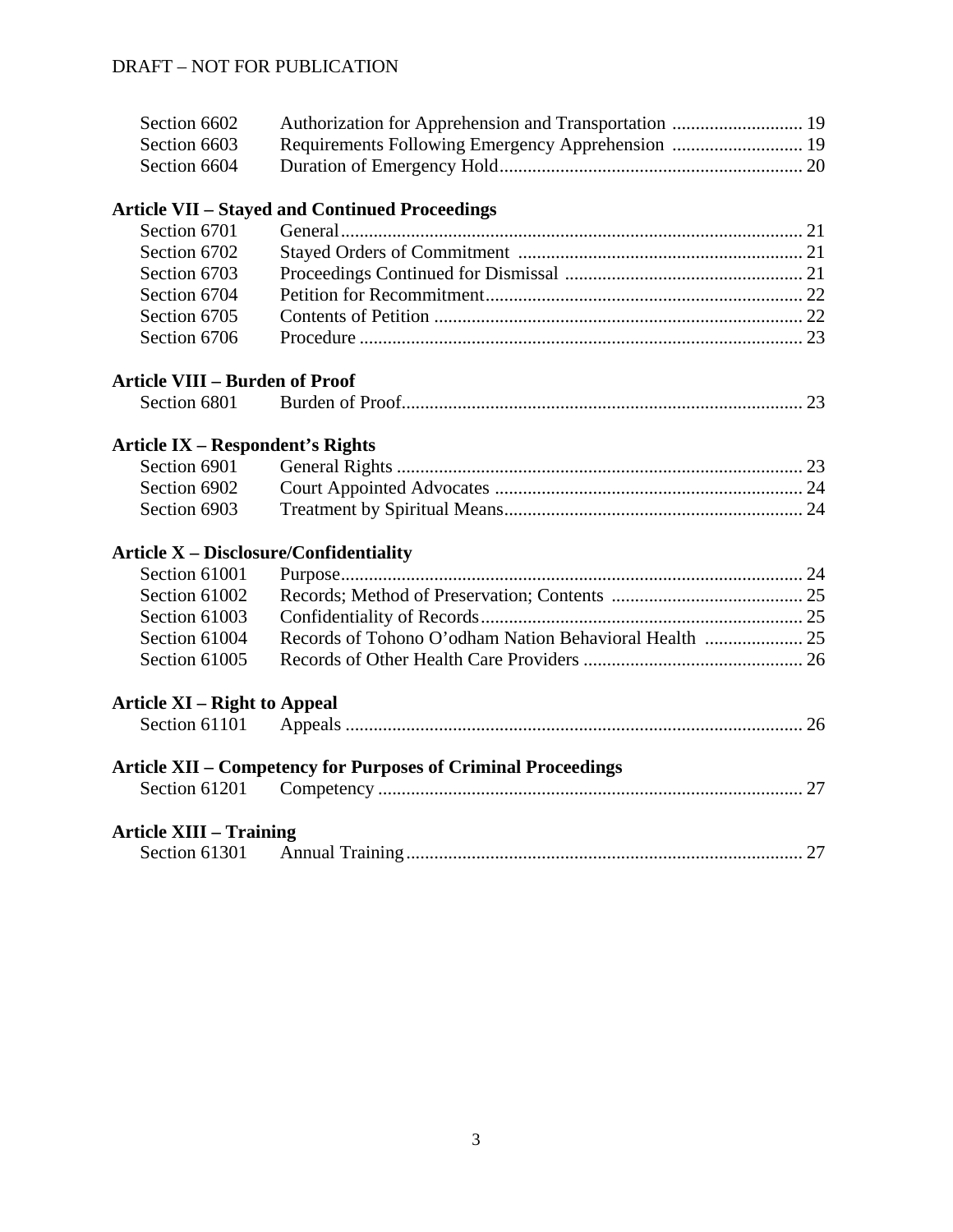# **TITLE 17 – HEALTH AND SAFETY**

### **CHAPTER 6 – INVOLUNTARY COMMITMENT**

### **ARTICLE I – ADMINISTRATIVE PROVISIONS**

#### **Section 6101 Purpose**

- (A) This Chapter of the Tohono O'odham Code, Involuntary Commitment, shall be interpreted and construed to carry out the following purposes:
	- (1) To ensure the health and safety of all citizens within the jurisdiction of the Tohono O'odham Nation;
	- (2) To protect those individuals who are believed to be experiencing a mental illness or addiction that impairs their ability to reason to such an extent that they are deemed to be a danger to themselves or others;
	- (3) To provide for the care and protection of those who are believed to be experiencing mental illness or addiction that impairs their ability to reason to such an extent that they are deemed to be a danger to themselves or others;
	- (4) To give full and just consideration to the religious and traditional preferences and practices of parties appearing before the Tohono O'odham Nation Judicial Court;
	- (5) To ensure that a program of supervision, care, and rehabilitation is available to those individuals who appear before the Tohono O'odham Nation Judicial Court; and
	- (6) To provide judicial and other procedures through which the provisions of this Chapter are executed and enforced and by which the parties are assured a fair hearing and the recognition and enforcement of their legal rights.
- (B) The foregoing purposes shall be achieved in the least restrictive means whenever possible.

### **Section 6102 Use of Tohono O'odham Customs and Traditions**

- (A) The Involuntary Commitment Chapter shall be liberally interpreted in accordance with the customs and traditions of the Tohono O'odham. Evidence may be offered by any party regarding the customs and traditions of the Tohono O'odham in any proceeding conducted pursuant to this Chapter.
- (B) Evidence of Tohono O'odham custom and tradition may be admitted by the Court, and such customs and traditions may be used as governing law for purposes of proceedings conducted pursuant to this Chapter.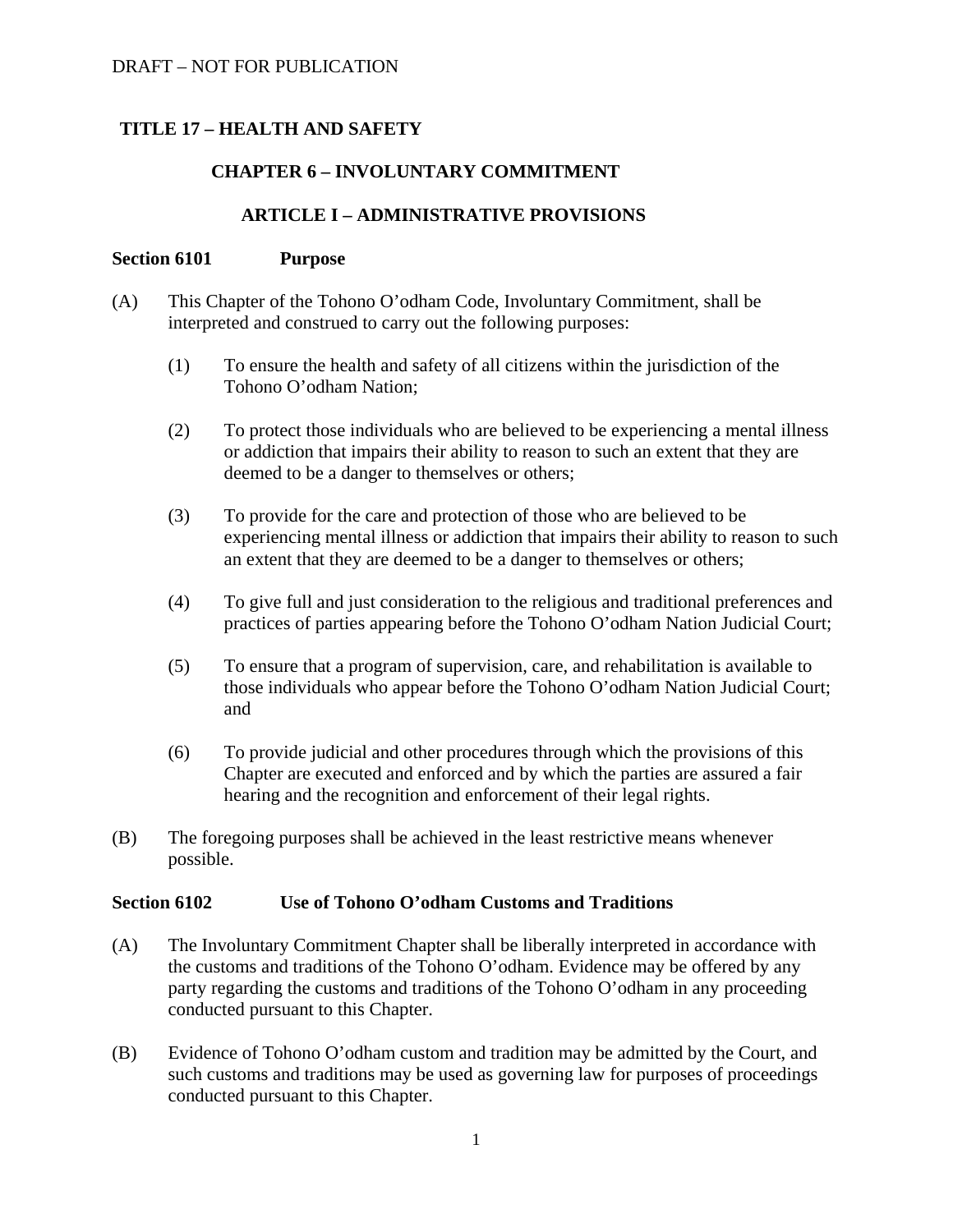### **Section 6103 Liability**

(A) Any Petitioner acting in good faith upon either actual knowledge or reliable information shall not be subject to civil or criminal penalties for filing a Petition for commitment under this Chapter.

### **Section 6104 Suits against the Nation**

- (A) The sovereign immunity of the Tohono O'odham Nation and every Nation's official, tribal judge, or attorney acting on behalf of the Nation with respect to any action taken in an official capacity or in the exercise of the official powers of any such office, in any court, federal, state, or tribal is hereby reserved; nothing in this Chapter shall constitute an express or implied waiver of the Nation's sovereign immunity.
- (B) No enforcement action taken pursuant to this Chapter, including the filing of an action by the Nation or any agency or department of the Nation in Judicial Court, shall constitute a waiver of the Nation's sovereign immunity.

### **Section 6105 Immunity of Officers, Employees, and Participants**

- (A) Officers and employees of the Tohono O'odham Nation shall be immune from suit for liability arising from the performance of their official duties in administering and enforcing this Chapter.
- (B) Any person making a complaint or report alleging grounds for Involuntary Commitment under the provisions of the Chapter shall be immune from any civil or criminal liability for making the report, unless:
	- (1) Such person made the allegation or report while knowing it was false and/or for the purpose of harming another person.

### **Section 6106 Computation of Time**

(A) In computing any period of time prescribed or allowed by this Chapter, the day of the act, event, or default from which the designated period of time begins to run, as well as any intermediate Saturdays, Sundays, and holidays, shall not be included unless otherwise stated. The last day of the period so computed shall be included unless it is a Saturday, Sunday, or holiday, in which event the period shall run until the end of the next day which is not a Saturday, Sunday, or holiday. Where specified as "calendar days," the time period shall include Saturdays, Sundays, and holidays.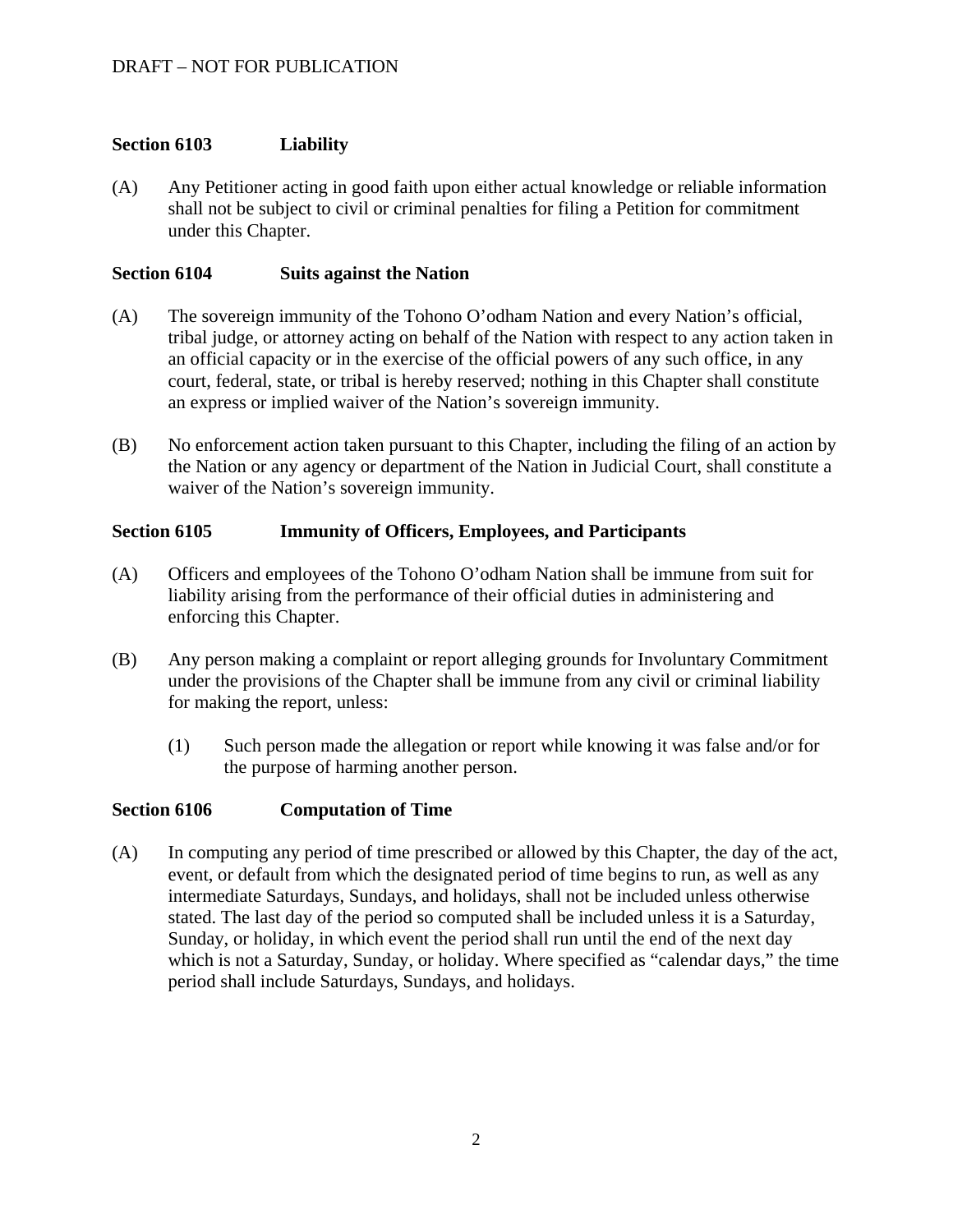### **Section 6107 Restriction**

(A) Except as specifically ordered by the Tohono O'odham Nation Judicial Court, no person subject to confinement under this Chapter shall be confined in a jail or correctional institution.

### **Section 6108 Continuances**

- (A) Upon written motion of a party to the action, or upon its own motion, and for good cause, the Court may continue any hearing under this Chapter beyond the time limit within which the hearing is otherwise required to be held.
- (B) If no party objects, the Court may, upon a determination that good cause exists, grant the motion to continue. The Court's Order shall reflect its reasons for granting the continuance.
- (C) If there is objection from a party to the motion to continue, the Court shall weigh the objection against the reasonableness of the requested continuance and shall grant the motion to continue if the Court deems it necessary and prudent, in the interest of justice, and in keeping with the purposes set forth in Section 6101.
- (D) Notwithstanding any other provision of law, if an individual has been placed on a 72 hour hold, no continuance shall be granted that would result in the disposition hearing conducted pursuant to Section 6411 of this Chapter being held more than 90 days after the hearing at which the individual was placed on the 72 hour hold unless the Court finds that there are exceptional circumstances requiring such a continuance. The Court's written Order shall reflect its reasons for granting the continuance.

### **ARTICLE II – DEFINITIONS**

### **Section 6201 Interpretation**

(A) The terms defined or used in this Chapter are to be interpreted broadly to exercise the jurisdiction of the Tohono O'odham Nation to the maximum extent permitted by law and to facilitate the authority of the Tohono O'odham Nation to protect the interests of the individuals before the Court.

### **Section 6202 Definitions**

- (A) "Applicant" or "Petitioner" means the person filing the Petition to have a proposed patient committed.
- (B) "Apprehension" means the taking into custody of a person.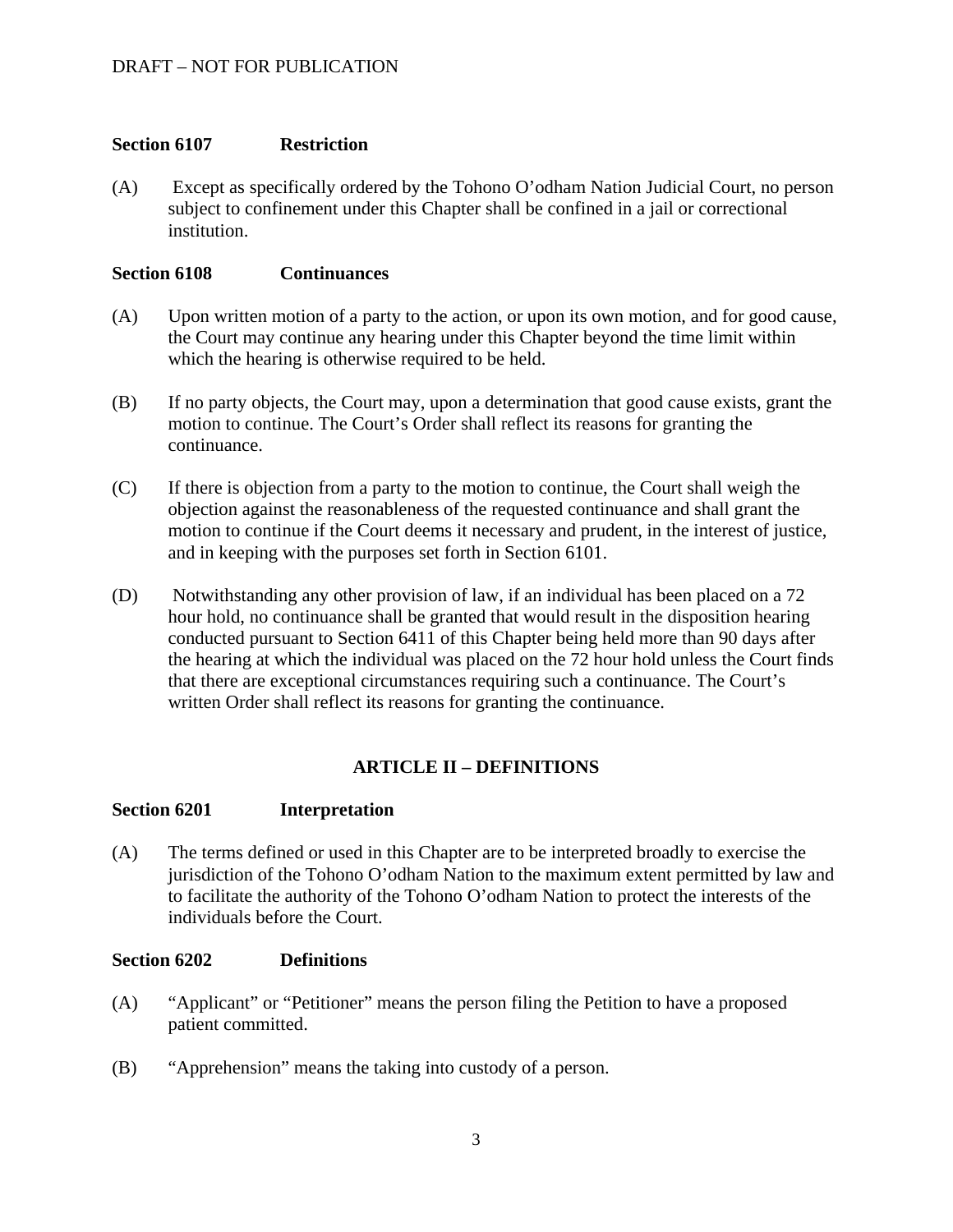### DRAFT – NOT FOR PUBLICATION

- (C) "Chemical Dependency" means the use of any chemical substance, legal or illegal, that creates behavioral or health problems, or both, resulting in operational impairment. The term includes alcoholism, drug dependency, or both, that endanger the health, interpersonal relationships, or economic functions of an individual or the public health, welfare, or safety of an individual or the individual's dependents. No person shall be involuntarily committed to a Mental Health Facility or detained for evaluation and treatment solely because of a Chemical Dependency, unless that condition causes them to be Seriously Mentally Ill within the meaning of the definition.
- (D) "Danger to Others" means a person who, as a result of Chemical Dependency or Mental Disorder, manifests behaviors that result in serious physical harm to others or the imminent threat thereof.
- (E) "Danger to Self" means:
	- (1) Behavior that, as a result of a Chemical Dependency or Mental Disorder, constitutes a danger of inflicting serious physical harm upon oneself, including attempted suicide or the serious threat thereof, if the threat is such that, when considered in the light of its context and in the light of the individual's previous acts, it is substantially supportive of an expectation that the threat will be carried out; or
	- (2) Behavior that, as a result of a Mental Disorder or Chemical Dependency, will, without hospitalization, likely result in serious physical harm or serious illness to the person, except that this definition shall not include behavior that establishes only the condition of Gravely Disabled.
- (F) "Detention Facility" means a facility in which a person may be held pending treatment, evaluation, or court review, pursuant to the authority granted under this Chapter. The Detention Facility selected shall be the least restrictive alternative. The confinement or detention authorized under this Chapter shall not be considered a criminal detention, nor shall the detention be deemed a punishment, but rather, is an action authorized solely for the safety and well-being of the person and others.
- (G) "Emergency Apprehension" means the taking into custody of an individual who presents an imminent danger of death or serious bodily harm to another individual due to a Serious Mental Illness, or because the Seriously Mentally Ill person is themselves in imminent danger of serious harm due to their own actions.
- (H) "Emergency Situation" means a situation in which another person is in imminent danger of death or serious bodily harm from the activity of a person who appears to be Seriously Mentally Ill, or the Seriously Mentally Ill person is themselves in imminent danger of serious harm due to their own actions.
- (I) "Evaluation" means the professional analysis described in this Chapter, as required for Involuntary Commitment hearings before the Judicial Court.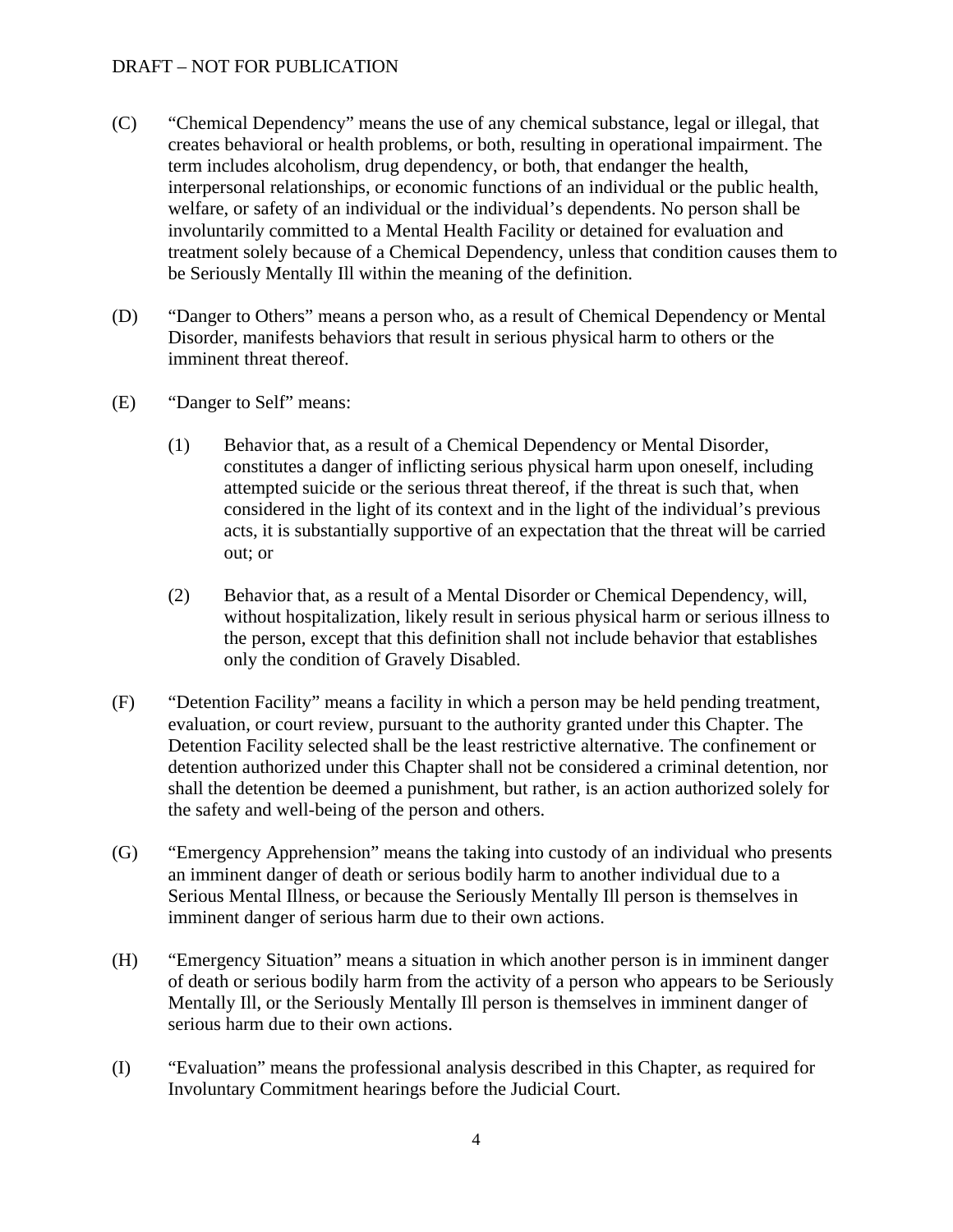- (J) "Gravely Disabled" means a condition evidenced by behavior in which a person, as a result of a Mental Disorder, is likely to come to serious physical harm or serious illness because the person is unable to provide for their own basic physical needs.
- (K) "Immediate Family" includes mother, father, brothers, sisters, or grandparents. An aunt, uncle, cousin, or other extended family would be considered immediate family if the individual was raised in part or in whole by and with them.
- (L) "Initial Screening" means the mental health status examination described in this Section, which may be conducted to determine whether to commence Involuntary Commitment proceedings.
- (M) "Least Restrictive Alternative" means the treatment plan and setting that infringes in the least possible degree with the patient's right to liberty and that are consistent with providing needed treatment in a safe and humane manner.
- (N) "Mental Disorder" means a substantial disorder of the person's emotional processes, thought, cognition, or memory. Mental disorder is distinguished from:
	- (1) Conditions that are primarily those of drug abuse, alcoholism or intellectual disability, unless, in addition to one or more of these conditions, the person has a mental disorder;
	- (2) The declining mental abilities that directly accompany impending death;
	- (3) Character and personality disorders characterized by lifelong and deeply ingrained antisocial behavior patterns, including sexual behaviors that are abnormal and prohibited by statute unless the behavior results from a mental disorder.
	- (4) No person shall be involuntarily committed to a Mental Health Facility or detained for evaluation and treatment solely because of a Mental Disorder, unless that condition causes them to be Seriously Mentally Ill within the meaning of the definition.
- (O) "Mental Health Facility" means a public hospital or licensed private hospital which is equipped and staffed to provide treatment for persons with mental disorders or addiction, or a community mental health center or any mental health clinic or treatment center. A correctional institution or facility or jail is a mental health facility in the meaning of this definition for emergency purposes only.
- (P) "Mental Health Provider" means any physician or qualified provider of mental health or social welfare services involved in caring for, treating, or rehabilitating a patient, or conducting an initial screening, or evaluation of a proposed patient. Authorized providers may include, but are not limited to Tohono O'odham Behavioral Health, Tohono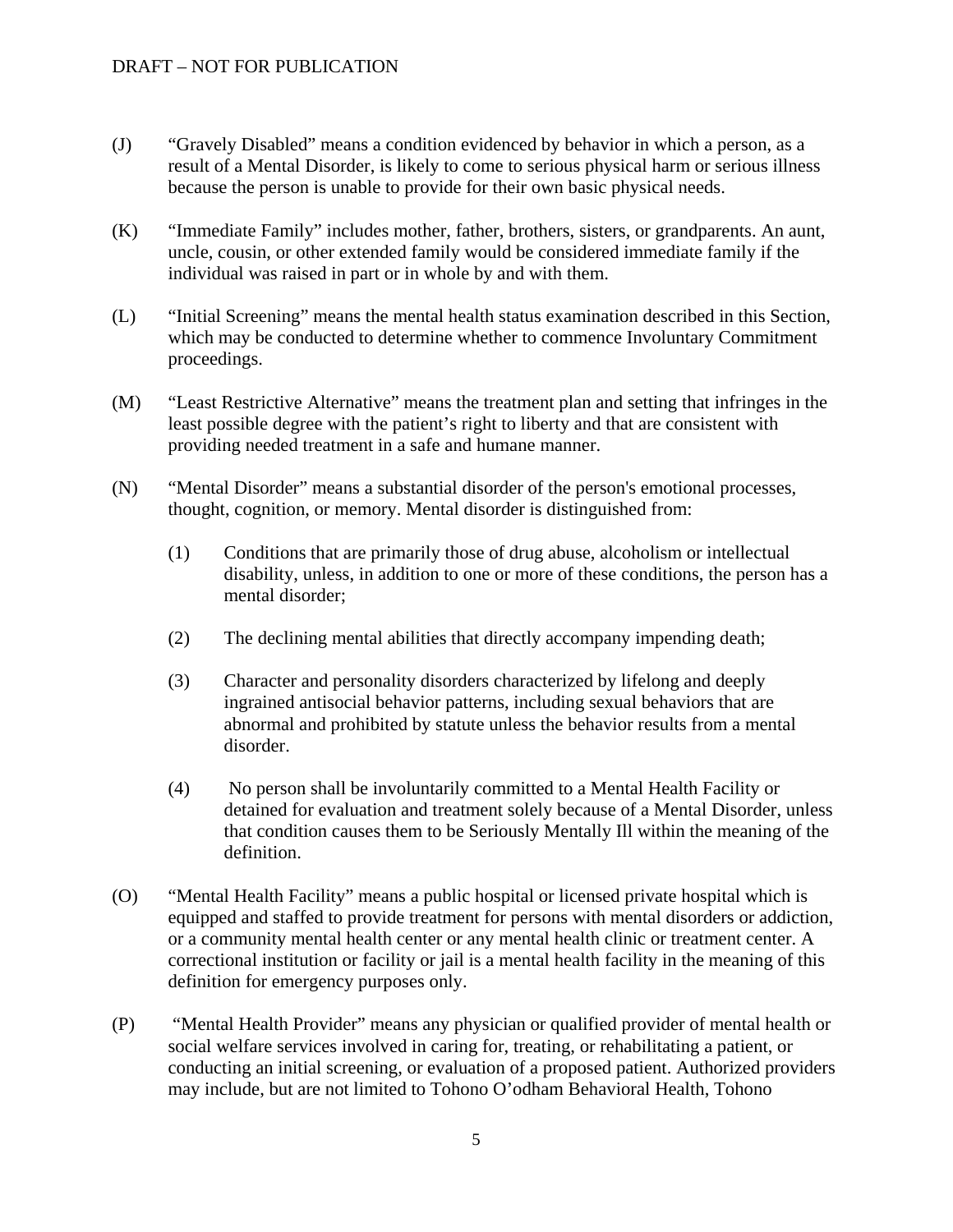O'odham Behavioral Health contractors, Tohono O'odham Nation Health Care social workers, Crisis Mobile Teams, TONHC medical staff, San Lucy District Alcohol and Substance Abuse Program, and/or outside agencies with authorization to provide services.

- (Q) "Patient," "Proposed Patient," or "Respondent" means the person, whether adult or minor, who is subject to, or being considered for, the commitment proceedings set forth in this Chapter. If the person is a minor, the provisions of this Chapter shall be implemented and enforced under the jurisdiction of the Tohono O'odham Children's Court.
- (R) "Reasonable Medical Certainty" means reasonable certainty as judged by the standards of a trained professional.
- (S) "Seriously Mentally Ill" means suffering from a Mental Disorder or Chemical Dependency, which has resulted in self-inflicted injury or injury to others or the imminent threat thereof or which has deprived the person afflicted of the ability to protect their life or health. No person shall be involuntarily committed to a mental health facility or detained for evaluation and treatment because they are epileptic, mentally deficient, intellectually disabled, senile, or suffering from a mental disorder unless the condition causes them to be Seriously Mentally Ill within the meaning of the definition.

# **ARTICLE III – INVOLUNTARY COMMITMENT**

### **Section 6301 Jurisdiction**

- (A) The Tohono O'odham Nation Judicial Court shall have exclusive jurisdiction over any Involuntary Commitment proceeding involving a member of the Tohono O'odham Nation who resides or is domiciled within the exterior boundaries of the Tohono O'odham Nation; or an individual who is a ward of this Court, notwithstanding the residence or domicile of the individual. The Tohono O'odham Nation Judicial Court shall also have concurrent jurisdiction with any other court of competent jurisdiction over an Involuntary Commitment proceeding concerning a Tohono O'odham Nation's member who neither is domiciled within the exterior boundaries of the Tohono O'odham Nation nor is a ward of its Court. Relocation of an individual otherwise subject to the jurisdiction of this Court shall not be deemed to alter the individual's domicile.
- (B) Individuals subject to the jurisdiction of the Tohono O'odham Nation Judicial Court include children under the age of majority who are otherwise under the jurisdiction of the Tohono O'odham Nation. Petitions for the commitment of children must be served upon the child's legal guardian, and the child, if the child is twelve years of age or older.
	- (1) A minor 14 years of age or older who (1) objects to admission to a Mental Health Facility, or (2) is incapable of making an informed decision about treatment may be admitted to a willing Mental Health Facility upon the application and consent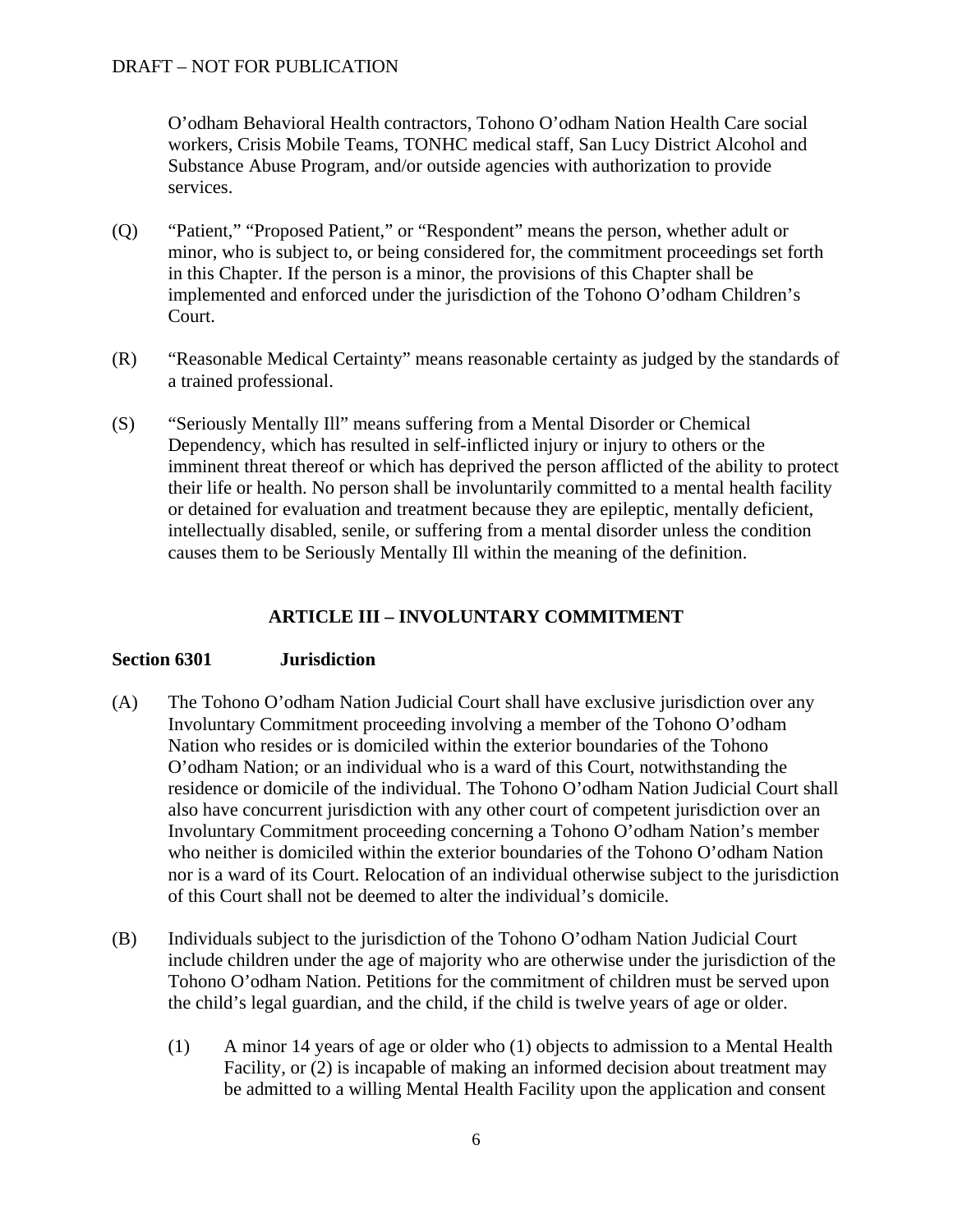of a parent or legal guardian for up to 120 hours. If the Mental Health Facility is not willing to admit the minor, an Involuntary Commitment Order must be sought and issued to detain the minor.

(2) If the individual to be committed is a minor, the Court shall appoint a Guardian Ad Litem or other qualified individual to represent the best interest of the child during the proceedings.

### **Section 6302 Transfer of Jurisdiction**

- (A) Upon Petition of the Nation through the Tohono O'odham Office of the Attorney General, or upon petition of the Patient, or Proposed Patient, of an Involuntary Commitment proceeding, the Tohono O'odham Nation Judicial Court may accept a transfer of jurisdiction from any court of competent jurisdiction involving a Tohono O'odham Nation member not domiciled or residing within the exterior boundaries of the Tohono O'odham Nation reservation; provided however, that the Tohono O'odham Nation Judicial Court may decline to accept jurisdiction over such proceedings when there is good cause to decline such jurisdiction. Likewise, the Tohono O'odham Nation Judicial Court may transfer such proceedings to another court of competent jurisdiction when in the best interest of the Patient, or Proposed Patient, subject to the acceptance of jurisdiction by that other court.
- (B) Such transfers under this Section may occur at any point in the proceedings.
- (C) Nothing in this Section shall limit this Court's ability to accept jurisdiction from another court, even after declining jurisdiction prior.

### **Section 6303 Comity**

(A) Notwithstanding any other provision of law, the Tohono O'odham Nation Judicial Court shall give comity or full faith and credit to the public acts, records, and judicial decrees applicable to Involuntary Commitment proceedings of any court of competent jurisdiction to the same extent that such court gives reciprocal recognition to the public acts, records, and judicial decrees of the Tohono O'odham Nation Judicial Court.

### **Section 6304 Closed Proceedings**

(A) The Tohono O'odham Nation Judicial Court Involuntary Commitment proceedings shall be closed to the general public; however, the Patient's Immediate Family shall be allowed to attend the hearing unless the Court determines that the attendance of an Immediate Family member would not be in the Patient's best interest. Any requests for information shall be subject to the provisions of Article X of this Chapter.

### **Section 6305 Severability**

(A) If any clause, sentence, paragraph, section or part of this Chapter shall, for any reason, be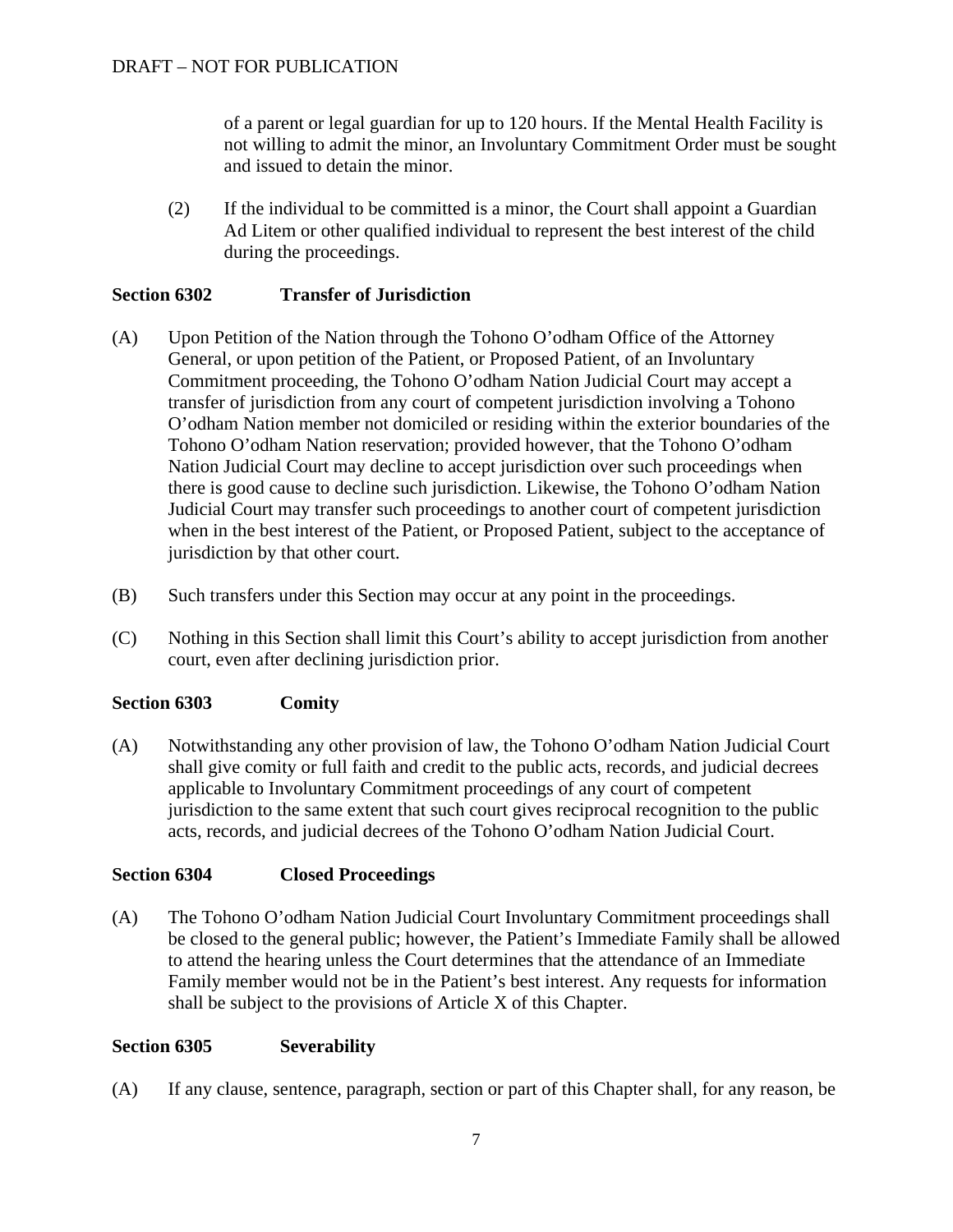adjudicated by a proper court of competent jurisdiction to be invalid or unconstitutional, such judgment shall not affect, impair, or invalidate the remainder thereof, but shall be confined in its operation to the clause, sentence, paragraph, section or part thereof directly involved in the controversy in which the judgment shall have been rendered.

### **ARTICLE IV – INVOLUNTARY COMMITMENT PROCEEDINGS**

### **Section 6401 Commencement of Proceedings; Petition**

- (A) A proceeding in the Tohono O'odham Nation Judicial Court to declare a person to be in need of Involuntary Commitment is commenced by either:
	- (1) The filing of a Petition in accordance with this Section; or
	- (2) The filing of a Notice of Emergency Apprehension in accordance with Article VI of this Chapter.
- (B) A Petition to commence proceedings for Involuntary Commitment shall be verified and shall contain all the following:
	- (1) The basis for the Court's jurisdiction;
	- (2) The name, date of birth, sex, and residence of the individual upon whom the Petition is being filed ("Respondent");
	- (3) The name and address, if known, of the Respondent's nearest relative;
	- (4) A plain and concise statement of the facts upon which the Petition is based, including a statement by the Petitioner alleging that the Respondent is a person who, as a result of a Serious Mental Illness, is a danger to self or others or who is Gravely Disabled, a statement by medical personnel, law enforcement, or other persons having knowledge of the Respondent's illness, and a statement, if known, of the nature of the alleged illness;
	- (5) A statement addressing whether alternatives to Involuntary Commitment were explored and why such alternatives were rejected;
	- (6) A statement as to whether an Emergency Situation exists in which the Respondent or another individual is at risk of death or great bodily harm necessitating immediate apprehension and detention;
	- (7) Documentation, if available, in the form of medical reports, letters from persons with knowledge of circumstances necessitating Involuntary Commitment, Mental Health Provider's statements, affidavits, police reports, and/or other reliable documents supporting the allegations in the Petition; and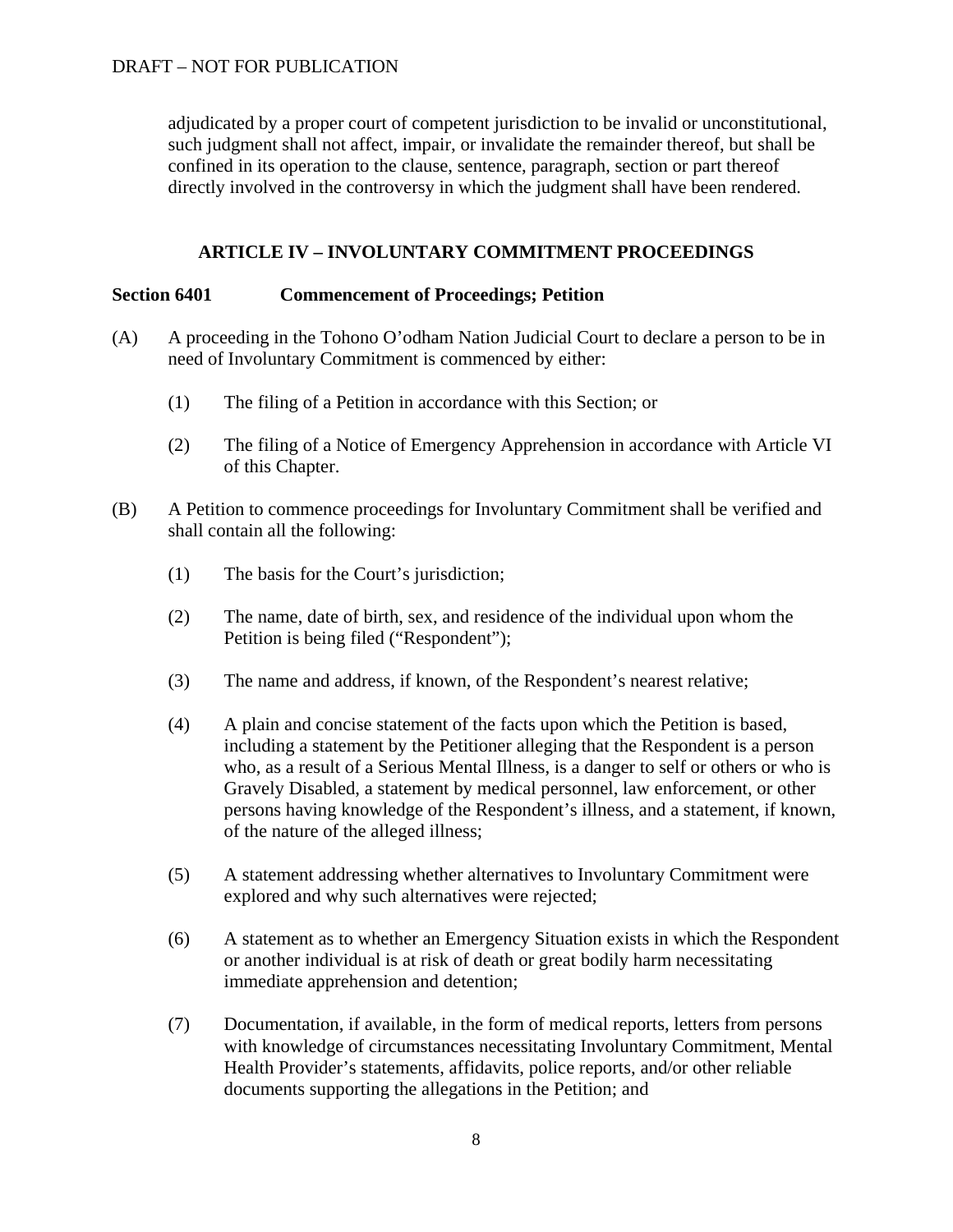(8) A Certificate of Service stating the date and method of service of the Petition to all parties.

### **Section 6402 Examination of Respondent**

- (A) Upon receiving a Petition and prior to a Disposition or Contested Hearing, the Court shall order a psychological evaluation of the Respondent by a qualified Mental Health Provider. If the Respondent is not subject to an Emergency Apprehension under Article VI, the Court shall enter an order upon Respondent to appear for the examination. If Respondent fails to appear for the examination, the Court may enter an order for immediate apprehension and detention.
- (B) The examination shall be performed by a person qualified as a Mental Health Provider under this Chapter. The examination shall provide the following information:
	- (1) Diagnostic impressions or diagnosis;
	- (2) Basis for diagnostic impressions;
	- (3) Recommendations as to whether commitment is necessary; and
	- (4) Recommendations for treatment.

### **Section 6403 Notice of Proceedings**

- (A) Upon receipt of a verified Petition, which sets forth allegations to invoke the Court's jurisdiction, the Tohono O'odham Nation Judicial Court shall issue an order setting the matter for a Probable Cause hearing.
- (B) Upon the filing of a Petition or Notice of Emergency Apprehension, the clerk of court shall:
	- (1) Set the matter for a Probable Cause hearing for the determination of whether there is probable cause either to continue the emergency detention, or to determine whether there is probable cause for Involuntary Commitment.
	- (2) The Probable Cause hearing must occur within 72 hours of emergency detention; or
	- (3) Within five days of the filing of a Petition if the Respondent is not under a 72 hour Emergency Detention.
- (C) The Notice of Probable Cause Hearing shall include an attached copy of the Petition, if filed. Tohono O'odham law enforcement, or another designated Nation's official shall cause the same to be served upon the Respondent.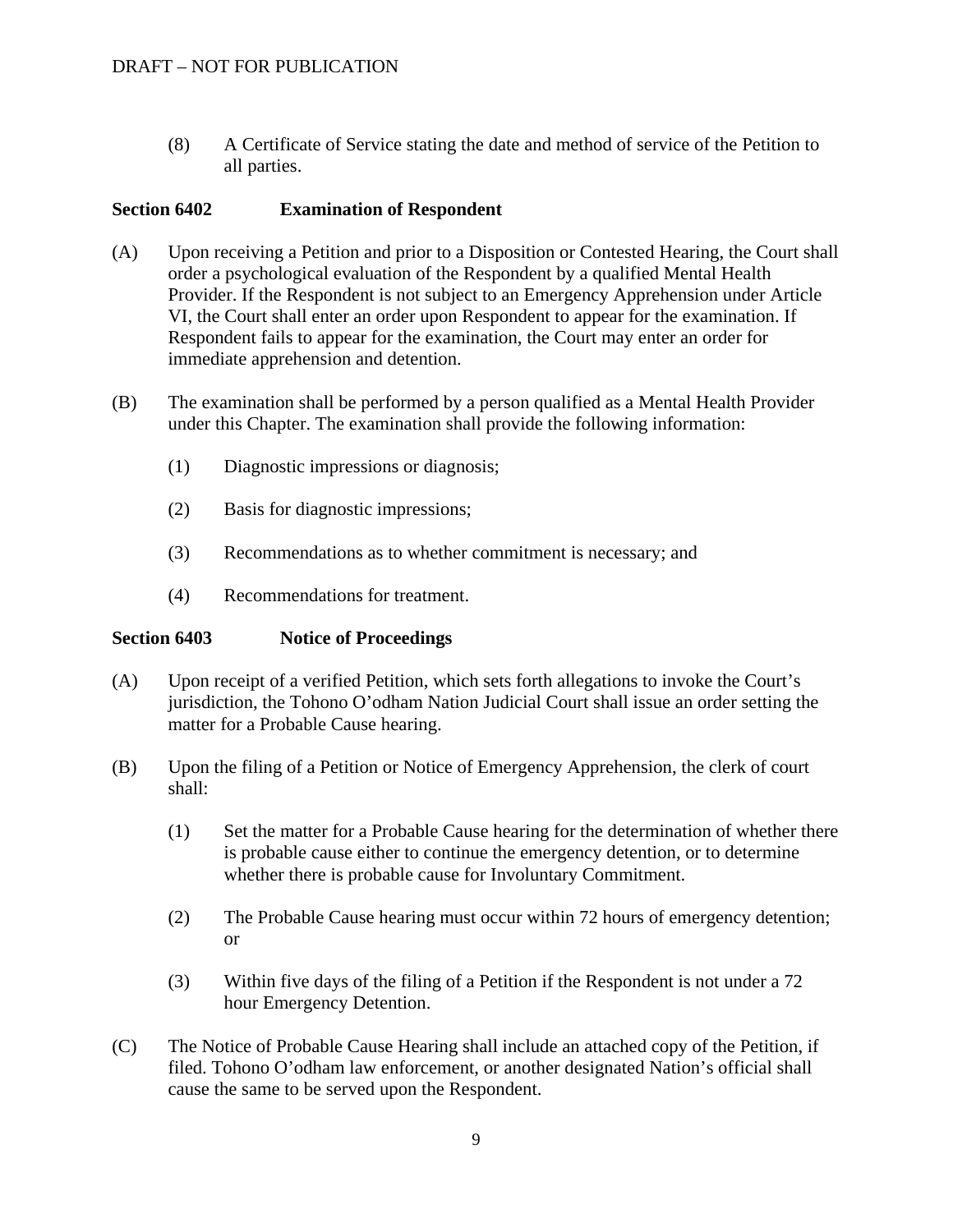- (D) At every stage of the proceedings, the Court shall serve written notice of the date, time, and place of the hearing upon the Respondent, any person designated by the Respondent, and the spouse, parents, and/or guardians of the Respondent.
- (E) The Notice of Hearing shall include:
	- (1) The name and address of the person to whom the Notice is directed;
	- (2) The date, time, and place of the hearing to be held;
	- (3) A citation to the section and subsection of this Chapter under which the proceedings have been initiated;
	- (4) A statement that the Respondent is entitled to have an attorney present at the hearing on their Petition;
	- (5) A statement that the Respondent may testify, present documentary evidence, call witnesses, and ask questions of all witnesses;
	- (6) A statement that the potential consequences of a failure to appear at the Probable Cause or Initial hearing without good cause shown may include a finding by the Court that there is a need for immediate apprehension and detention; and that such proceedings may go forward in the absence of the Respondent.

### **Section 6404 Personal Service; Service by Mail; Waiver of Service**

- (A) The filing party shall cause the notice and copy of the Petition to be served on all persons required to receive such notice and copy of the Petition either personally or by Certified First Class mail at least four days prior to the time set for the Probable Cause hearing, and at least ten days prior to the time set for the Initial hearing.
- (B) Any person may waive service of notice by a voluntary appearance entered in the minutes of the Court or by a written wavier of service filed with the clerk of court at or prior to the hearing.

### **Section 6405 Notice by Publication**

(A) If a Respondent to be served notice cannot be found, or an address cannot be determined after a diligent effort to search for the party, upon written motion, the Court may order service of notice by publication. An affidavit of due diligence search shall be on file with the Court. Service of notice by publication is not sufficient if the address or the whereabouts of a party required to receive notice is known or brought to the attention of the Court. Publishing the summons and a statement on how to obtain a copy of the pleading shall constitute service of notice by publication.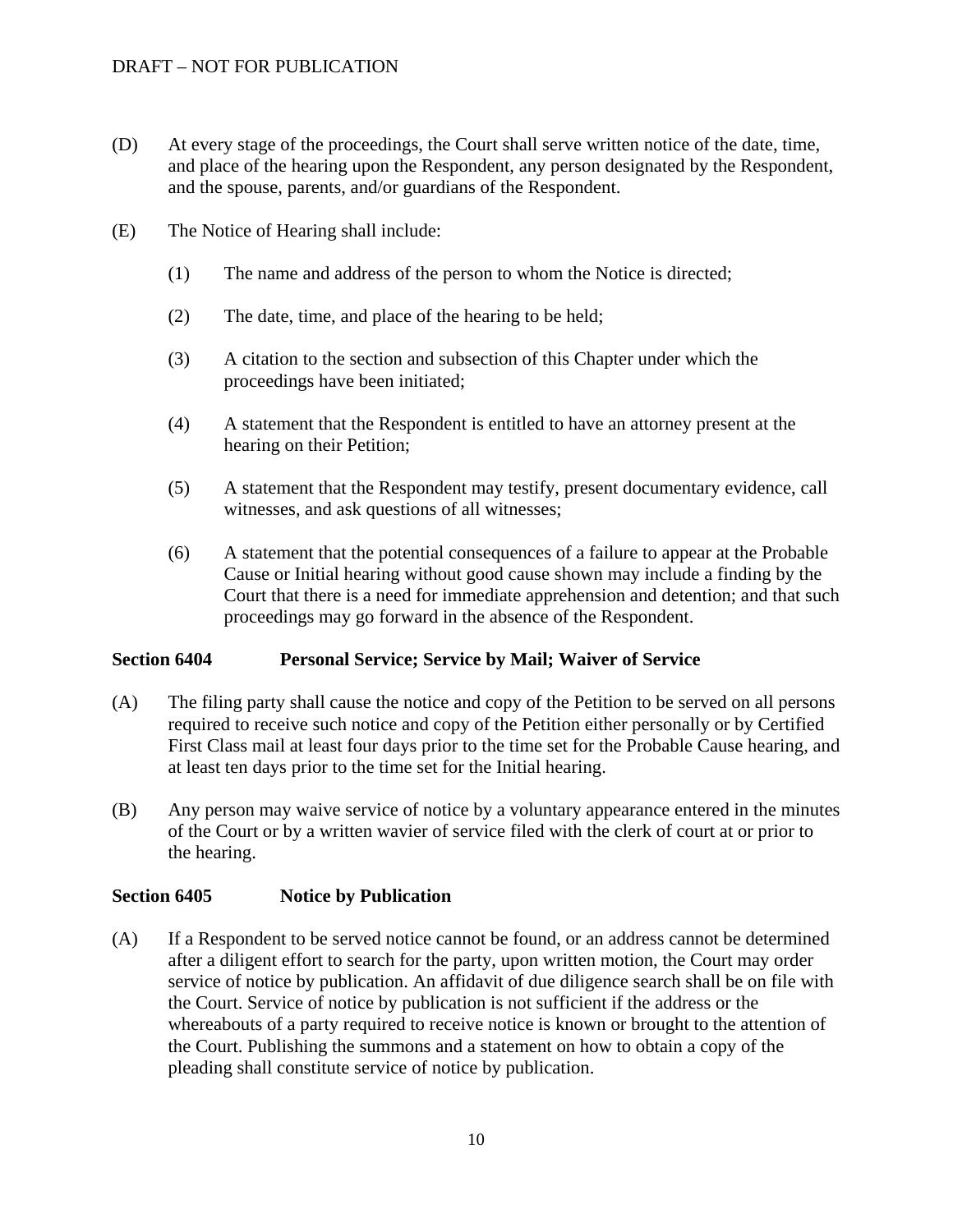### DRAFT – NOT FOR PUBLICATION

- (B) The notice shall be published at least once a week for four successive weeks in a newspaper published in the county of the last known residence of the person to whom the notice is directed.
- (C) Service is complete 60 days after the first publication.
- (D) In addition to service of notice as provided in (A) and (B) of this Section, the publishing party shall:
	- (1) Cause the Notice to be posted once in the following locations:
		- (a) The post office, community store, law enforcement office, district office for the person sought, or other commonly used public place in the community, or in the community where the person to whom notice is required to be given resides or is last known to have resided; and
		- (b) In any other place ordered by the Court where such posting is reasonably likely to give notice to the person to whom notice is required to be given. Such posting shall be posted not less than five days prior to the day of hearing on the Petition.

### **Section 6406 Subpoenas**

(A) Upon request of the Petitioner; the respondent; or on the Court's own motion, the Court or the clerk of the Court shall issue subpoenas, to be served by the requesting party, requiring attendance and testimony of witnesses and production of papers at any hearing.

### **Section 6407 Admissibility of Evidence**

- (A) Except as provided by this Chapter, the admissibility of evidence shall be governed by the Tohono O'odham Rules of Court, and in all circumstances shall be construed to provide for the rights of parties, secure fairness, eliminate unjustifiable expense and delay, to discover the truth, and to allow the issues to be justly decided.
- (B) Prior to any hearing in an Involuntary Commitment proceeding, the Court may review any reports, prepared by a qualified Mental Health Provider, Tohono O'odham Police Officer, and/or school personnel, and shall admit the reports into evidence if the person who prepared the report is available at the hearing for cross-examination, or on a showing of good cause if the witness is unavailable, and the report was disclosed to the parties no later than:
	- (1) The day of the Probable Cause hearing; or
	- (2) Three calendar days prior to the Initial hearing; or
	- (3) Five calendar days prior to any other hearing; or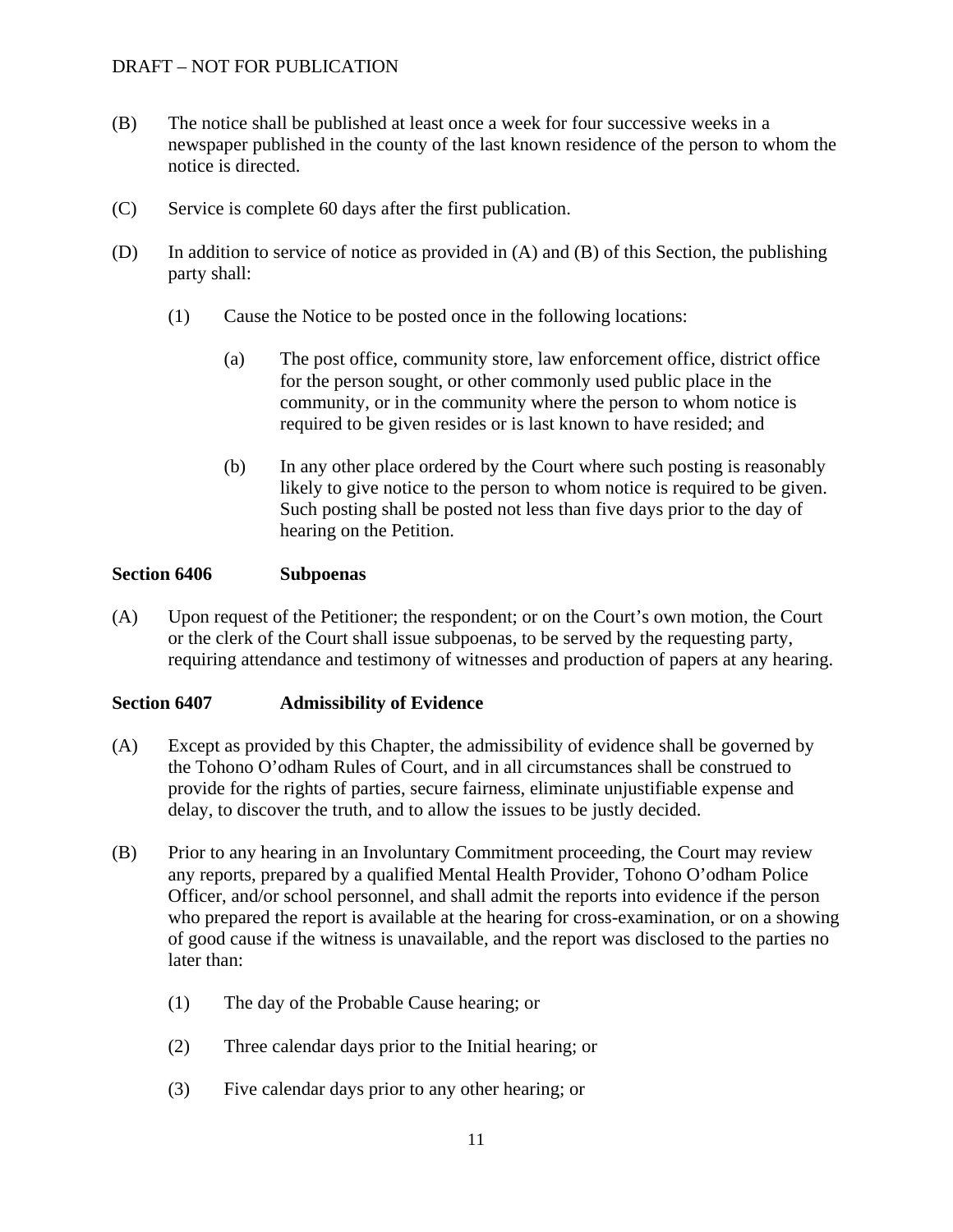(4) On declaration of the preparer attesting to the authenticity of the report, or document, and the circumstances surrounding its preparation.

#### **Section 6408 Probable Cause Hearing**

- (A) At the Probable Cause hearing for Involuntary Commitment, the Tohono O'odham Nation Judicial Court shall make a determination of probable cause regarding the allegation set forth in the Petition under this Article. The Court shall find probable cause to exist if any of the following applies to the Respondent:
	- (1) Respondent is a person who is Seriously Mentally Ill; and
	- (2) Poses an immediate danger to self or others, or is Gravely Disabled; or
	- (3) Needs immediate care and treatment.
- (B) If the Court determines that there is no probable cause, the Court shall dismiss the Petition and, if the Respondent is in custody, order the release of the Respondent.
- (C) If the Court determines that probable cause exists, the Court may enter an ex-parte order for immediate apprehension and detention of the Respondent in an appropriate Mental Health Facility; or in the alternative, where an immediate safety concern as a result of an Emergency Situation does not exist, may order the Respondent to remain in the community and cooperate with services.
- (D) If the Court issues an order for apprehension and detention, a law enforcement officer, or other designated Tohono O'odham Nation official, shall serve the Respondent with a notice of the Probable Cause hearing, a copy of the Petition and detention order, and a written statement of the Respondent's right to an attorney and the standard upon which they may be committed. The law enforcement officer or Nation official shall orally inform the Respondent that they are being taken into custody as the result of an Involuntary Commitment Petition.
- (E) Upon apprehension, the Respondent shall be examined within 72 hours to determine appropriate services.

#### **Section 6409 Initial Hearing**

- (A) The Initial Hearing shall address the need for continued custody and order additional testing, if necessary.
- (B) The Respondent shall have the opportunity to enter either an Admission or Denial to the allegation(s) in the Petition.
- (C) If the Respondent denies the allegation(s) in the Petition, the Court shall schedule a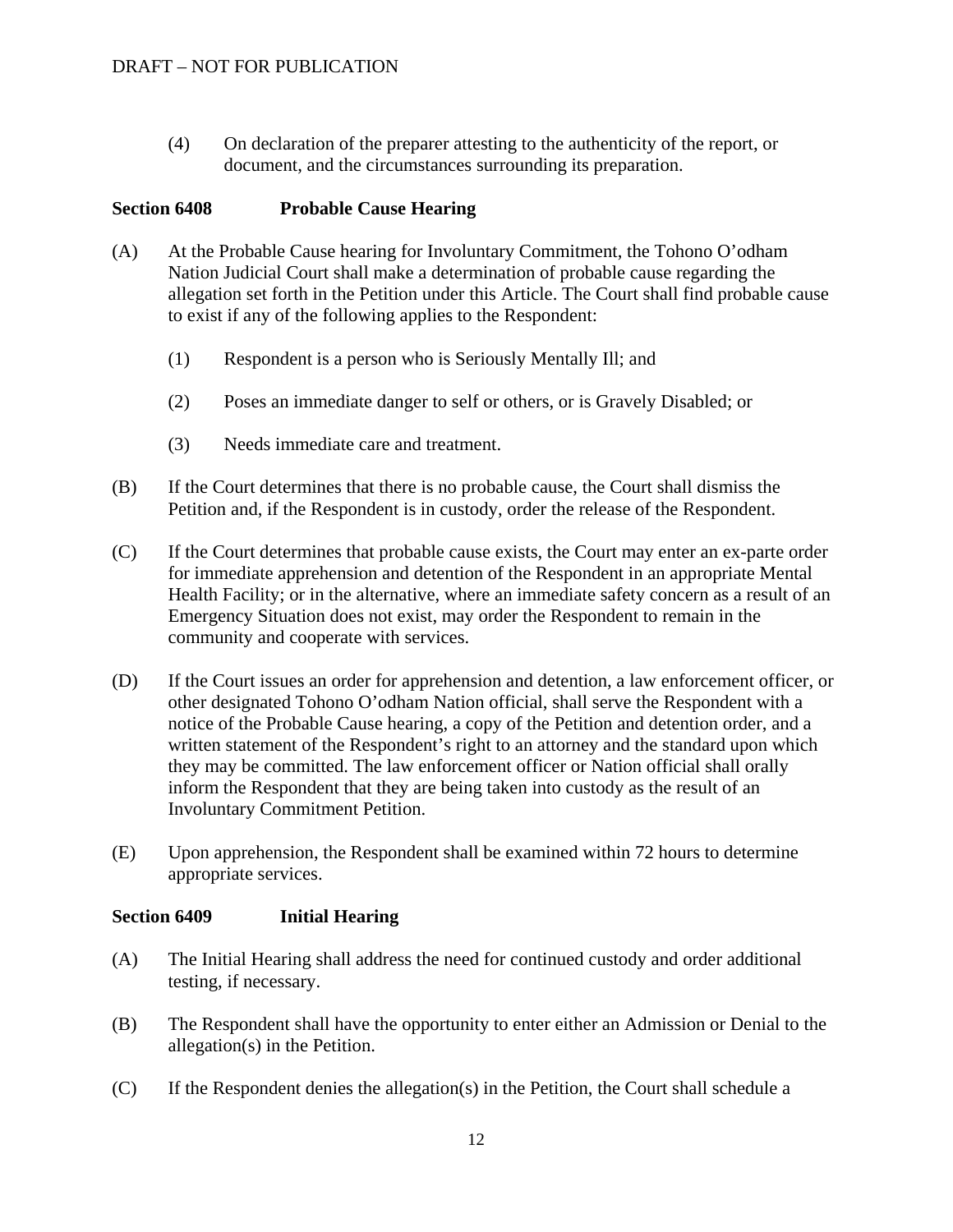Contested Hearing within 14 days of the Initial Hearing, unless there is a finding of good cause to set a date beyond the 14 days, or a waiver on the record by the Respondent to set a date beyond 14 days.

- (D) The Tohono O'odham Nation Court shall evaluate whether probable cause continues to exist for the Petition. If the Court continues to find that probable cause exists, the Court may continue to detain the Respondent, order the Respondent to begin a treatment program, order Respondent to follow medical advice, or take any other necessary action to protect the Respondent's well-being, or the well-being of others.
- (E) If the Respondent admits the allegation(s) in the Petition, the Court shall schedule a Disposition Hearing within 14 days of the Initial Hearing, unless there is a finding of good cause to set a date beyond the 14 days, or a waiver on the record by the Respondent to set a date beyond 14 days.

### **Section 6410 Contested Hearing**

- (A) If the Respondent denies the allegation(s) in the Petition, the Court shall schedule a Contested Hearing within 14 days of the Initial Hearing, unless there is a finding of good cause to set a date beyond the 14 days, or a waiver on the record by the Respondent to set a date beyond 14 days.
- (B) The Contested Hearing shall be tried as a civil matter and conducted in an informal manner.
- (C) The Petitioner must prove by clear and convincing evidence at the Contested Hearing that the Respondent is in need of Involuntary Commitment.
- (D) The Judge shall not be bound by the rules of procedure or evidence applicable in other civil proceedings. Instead, the Judge shall admit and consider all relevant evidence presented at the Contested Hearing and shall take judicial notice of the totality of the file.
- (E) The Respondent must be present in person, unless authorized by the Court to appear by other means. All efforts will be made to have the Respondent physically present at the Contested Hearing.
- (F) Hearings shall be closed to the general public, unless a public hearing is requested by the Respondent or their authorized representative and the Court so orders.
- (G) If necessary, the Contested Hearing may be held at a Mental Health Facility or medical facility.
- (H) The Court shall have the authority to issue subpoenas to compel the testimony of witnesses, or the production of books, records, documents, or any other physical evidence related to the determination of the case. In the absence of justification satisfactory to the Court, a person who fails to obey a subpoena may be cited and held in contempt.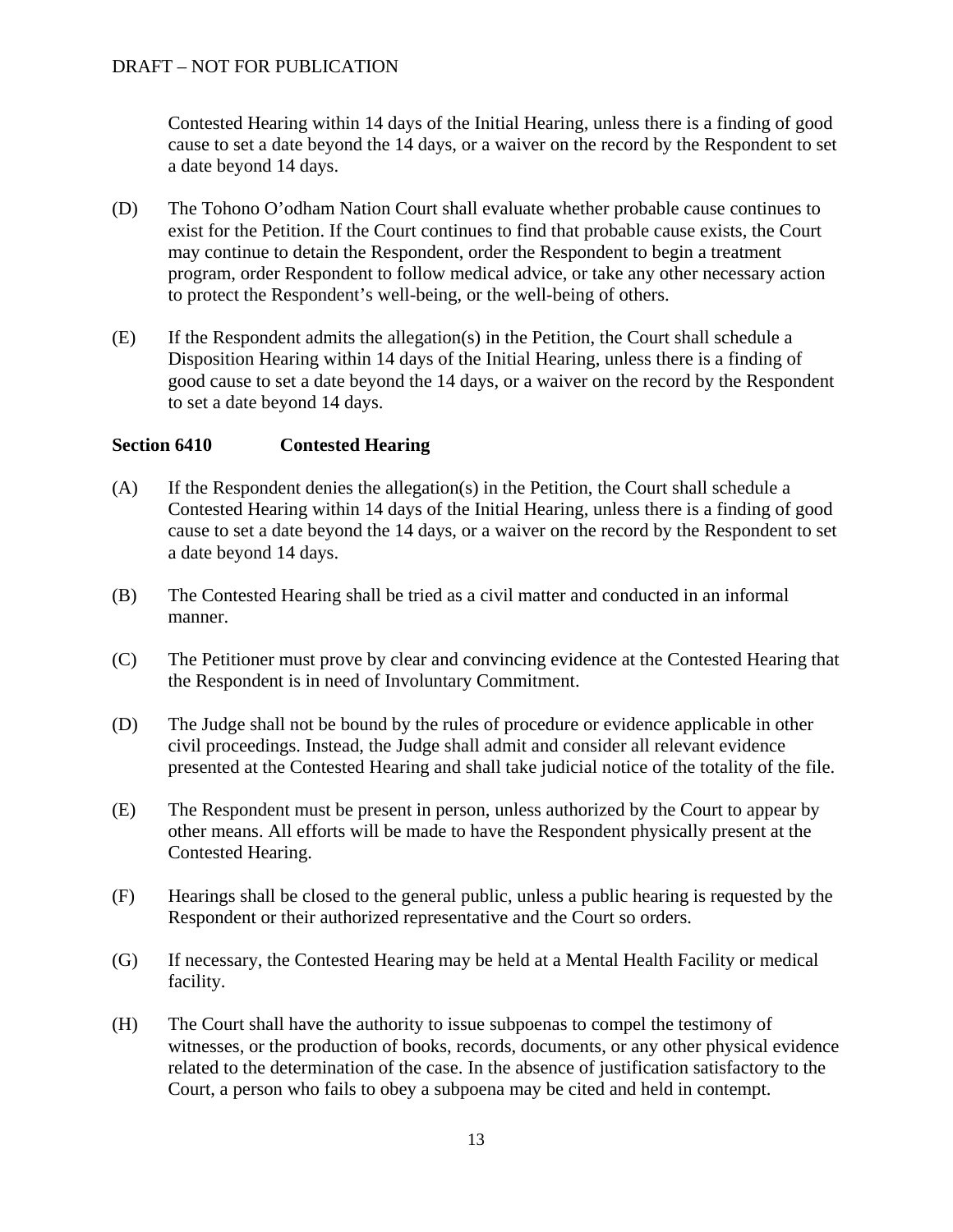### **Section 6411 Disposition Hearing**

- (A) Following an Adjudication or Admission of the allegation(s), the Court shall schedule within 14 days a Disposition Hearing to hear evidence on the question of the proper disposition and case plan to be made for the Respondent.
- (B) Before determining the appropriate disposition, the Court shall receive as a part of the record the disposition report prepared by a Mental Health Provider. The Disposition report shall include the Respondent's case/treatment plan.

### **Section 6412 Status Review Hearings**

- (A) The Court shall conduct a Status Review hearing, in an appropriate location, at least every 45 days from the date of Disposition.
- (B) In any proceeding brought under this Chapter, the Court may order a Mental Health Provider and/or Tohono O'odham Child Welfare to assign an appropriate person to, *inter alia*, oversee the design and maintenance of a treatment plan ("Involuntary Commitment Case Manager"). This Involuntary Commitment Case Manager shall, in part, provide monthly reports to the Court, Attorney General, and the Respondent's Attorney outlining the treatment being administered, the Respondent's progress, and the Mental Health Facility's recommendations including the need for continued detention. The Involuntary Commitment Case Manager shall provide the report to all persons named in this subsection within five calendar days of each review hearing addressing the progress the Respondent has made to date and the recommendations of the Case Manager and the Mental Health Facility.

### **Section 6413 Orders for Involuntary Commitment**

- (A) The Tohono O'odham Nation Court shall have the authority to issue all orders necessary to ensure the safety of individuals within the jurisdiction of the Nation, including the issuance of subpoenas, orders of restriction, warrants for protective custody, and such other orders as may be appropriate. All actions brought under this Chapter shall be decided by the Court in accordance with the Nation's laws, customs, and traditions.
- (B) If the Court finds by clear and convincing evidence that the Respondent is in need of Involuntary Commitment due to Serious Mental Illness or Chemical Dependency, because the Respondent is a danger to self or others; or the Respondent is Gravely Disabled; or the Respondent is in need of immediate care and treatment; and no less restrictive alternative exists; the Court may order:
	- (1) Commitment to an inpatient treatment program. The order shall state that the Respondent meets the criteria for Involuntary Commitment under the laws of the Tohono O'odham Nation;
	- (2) Commitment to a community placement with attendance at appropriate outpatient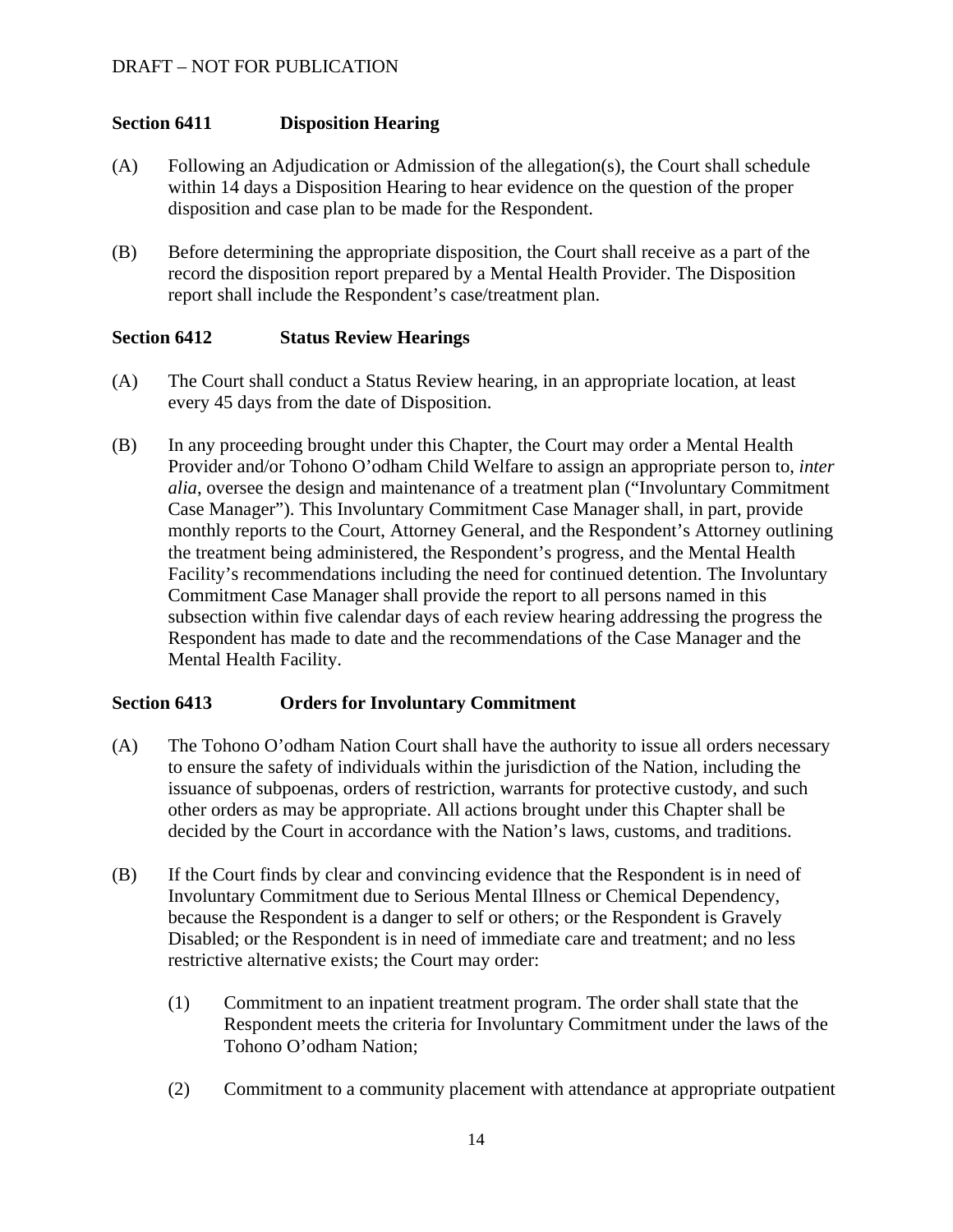services and other court ordered requirements as recommended by the Mental Health Provider for a period of up to 180 days;

- (3) Commitment to a halfway house or other supportive housing for up to 90 days after the completion of an inpatient treatment program;
- (4) Monitoring and supportive services as recommended by the Mental Health Provider for a period up to 180 days;
- (5) Further assessment, if necessary;
- (6) Authorization for the exchange of records between treatment providers, the Court, and Attorney General;
- (7) A review of the proceedings within 45 days.
- (C) The Order for Commitment shall include the recommendations of the Tohono O'odham Behavioral Health and/or Mental Health Provider used in making its determination for treatment, and/or the length of time for the Involuntary Commitment.
- (D) Orders for Involuntary Commitment shall be filed with the Clerk of the Superior Court of Arizona, or a court of another state or tribe, as appropriate, if needed to direct placement within a facility outside the jurisdiction of the Tohono O'odham Nation. The Nation's Judicial Court judge, or other appropriate Nation's official, is authorized to submit other documentation and verification concerning the Nation's Judicial Court proceedings and concerning the identity and address of the proposed patient, as may be needed for recognition of the Judicial Court order by another court. The Order may identify the agency responsible for transportation of the patient, direct that the patient be held in an appropriate detention facility pending transfer to the Mental Health Facility, and provide for follow-up coordination with the Mental Health Facility. In addition, the Court's order shall include the following:
	- (1) The legal and factual basis for the Court's jurisdiction;
	- (2) Confirmation that the patient was provided notice of the proceedings and the opportunity to be heard;
	- (3) Confirmation that the ruling is based upon the diagnosis of a qualified Mental Health Provider; and
	- (4) Confirmation that the treatment order is the least restrictive alternative and the patient is unwilling or unable to receive treatment voluntarily.
- (E) The maximum periods of in-patient treatment which the Court may order are as follows:
	- (1) 90 days for a person found to be a danger to self;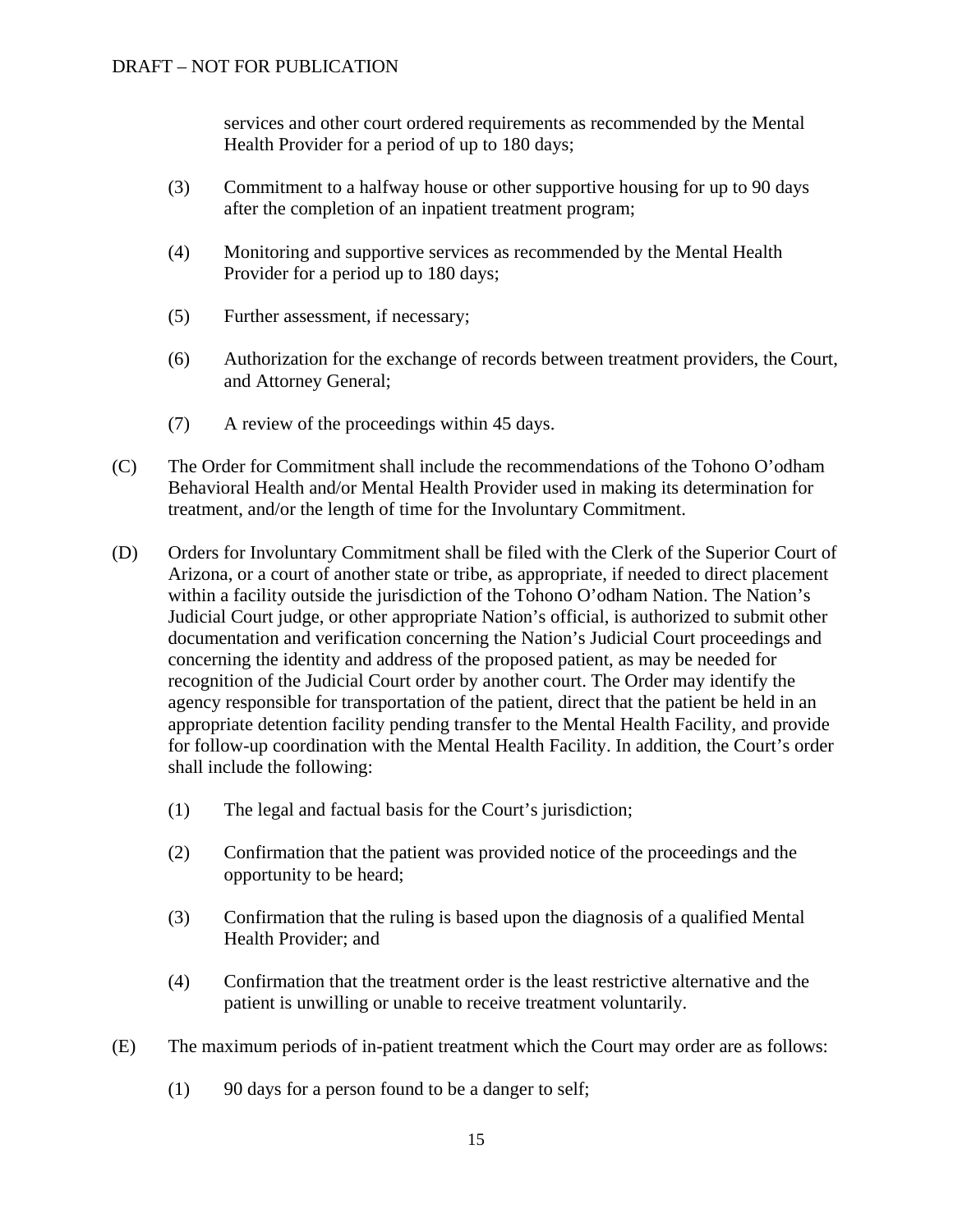- (2) 180 days for a person found to be a danger to others;
- (3) 365 days for a person found to be Gravely Disabled.
- (F) Orders for Involuntary Commitment shall be filed with the State of Arizona, or other state or tribe, in accordance with the laws and regulations pertaining to domestication in that jurisdiction. If the Judicial Court Order indicates specifically that the patient is in need of admittance to the Arizona State Hospital, the Petitioner shall send a copy of the Judicial Court Order to the Admissions/Legal Department, Arizona Hospital. This step is not required if the commitment order is to a facility other than the Arizona State Hospital.

### **Section 6414 Petition for Extension of Commitment**

- (A) On or before 180 days have passed since the entry of an order for commitment, order for stay of commitment, or order to continue proceedings for dismissal, but no earlier than 30 days before the end of the commitment proceedings, the Petitioner may Petition for Extension of the Commitment for a period of time not to exceed 180 days.
- (B) The Petition shall include the following:
	- (1) The Petition requirements described in Article IV of this Chapter; and
	- (2) The facts upon which the allegations that the Commitment Order, Order for Stay of Commitment, or Order to Continue Proceedings for Dismissal are based; and
	- (3) A statement addressing whether alternatives to Extension of Commitment were considered and why such alternatives were rejected.
- (C) The Petition for Extension of Commitment shall allow the same procedural process and protections described in this Chapter.

### **Section 6415 Petition for Release**

- (A) The Respondent, or their authorized representative, may at any time Petition the Court for release from the Mental Health Facility.
- (B) The Petition for release need not be in any particular form. The Respondent may orally Petition the Court for release during a hearing, or may file a written Petition with the Court.
- (C) Upon receipt of a written Petition for release, the Court shall review the Petition and serve a copy upon the Petitioner, Respondent, and Mental Health Facility. Upon receipt of a written or oral Petition for release, the Court shall allow the Petitioner seven calendar days to respond.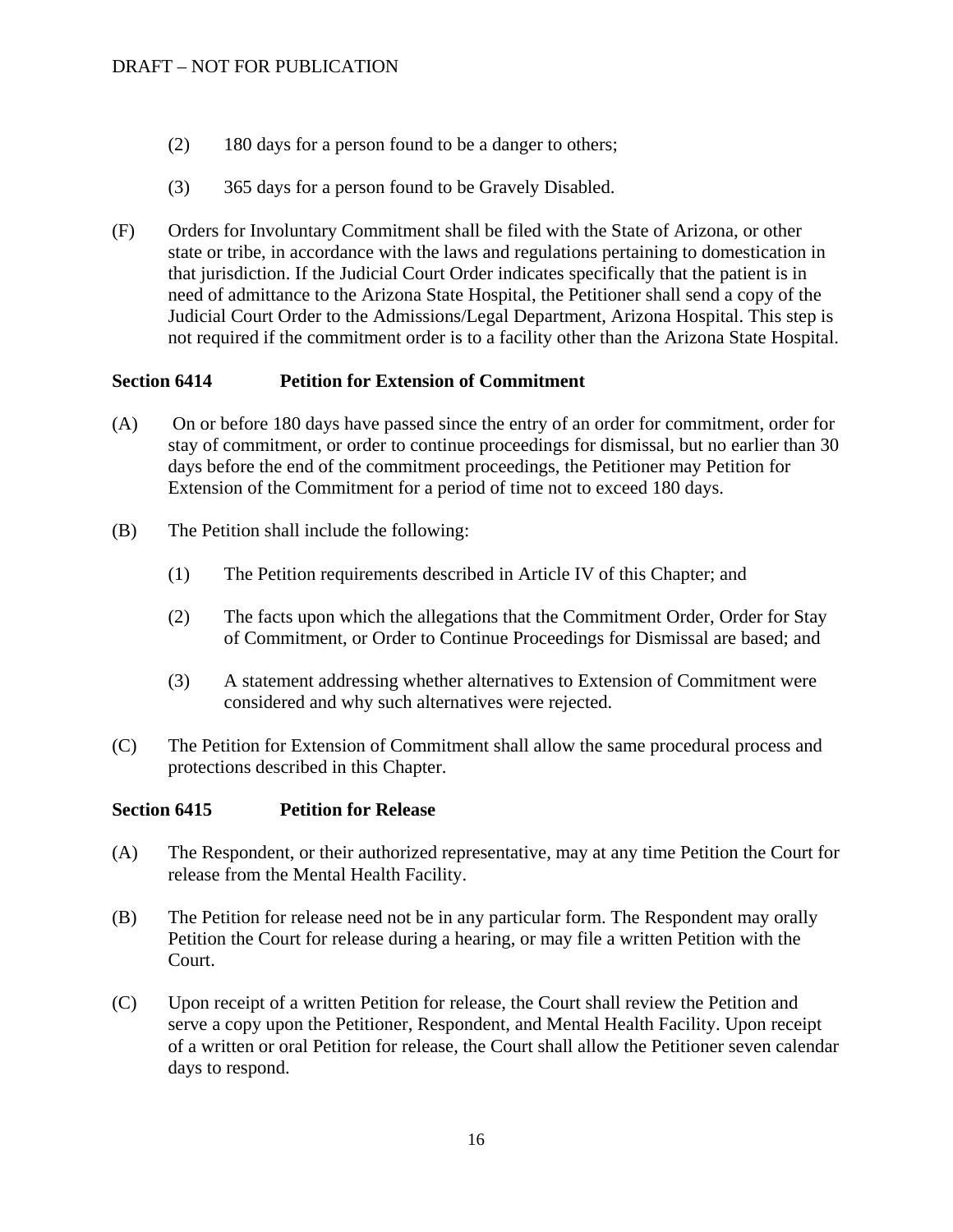- (D) The Mental Health Facility and/or Mental Health Provider may file a written response to the Petition within seven calendar days of receipt of notice that Respondent has filed for release.
- (E) If, after consideration of the Petition and responses, the Court finds substantial evidence that the Respondent no longer poses a danger to self or others, the Court shall hold a hearing on the matter, following the procedures set forth in this Chapter.
- (F) The findings and order of the Court shall be filed with the Clerk of Court who shall serve certified copies upon the Respondent, Petitioner, and Mental Health Facility.

#### **Section 6416 Substance Abuse by Pregnant Women**

- (A) Medical evidence suggests that prenatal drug and/or alcohol exposure places the child at high risk of having medical, psychological, and social problems after birth. Such affected infants are often born prematurely, have low birth weights, and other significant medical problems. The Tohono O'odham Nation recognizes the need to protect its future generations, and therefore, specifically provides for the protection of the unborn child.
- (B) The Court and the Mental Health Provider recognize that time is of the essence in providing treatment to pregnant women under this provision and will act accordingly. If the Court receives a Petition for Involuntary Commitment or other credible report alleging abuse of alcohol or drugs by a Tohono O'odham Nation member who is pregnant, or any other person who is pregnant who resides within the exterior boundaries of the Tohono O'odham Nation, the Court shall arrange, on an expedited basis, an appropriate assessment with the Mental Health Provider. All notices sent by the Court or by the Mental Health Provider shall be personally served upon the Respondent.
- (C) In lieu of court-ordered treatment, the Respondent and the Mental Health Provider, including its contracted providers, may voluntarily enter into a written agreement/treatment plan for appropriate treatment, including, but not limited to, a referral for chemical dependency assessment, regular drug/alcohol testing, chemical dependency treatment, and/or classes on prenatal care. The Mental Health Provider will provide the Court with monthly reports that outline Respondent's compliance with the treatment plan (or lack thereof) and which may include recommendations and/or an explanation of revisions to the treatment plan. If the Mental Health Provider determines that services/intervention for purposes of this Chapter are no longer necessary it will so advise the Court. The Court will maintain jurisdiction over such matters until such time as services under this Chapter are no longer required.
- (D) If the Respondent fails to meet with the Mental Health Provider, denies the allegation(s), or fails to comply with the treatment plan, the Mental Health Provider shall advise the Court on an expedited basis and may file a Petition with the Court in accordance with Article IV of this Chapter.
- (E) The due process requirements as enumerated in Article IV of this Chapter shall be strictly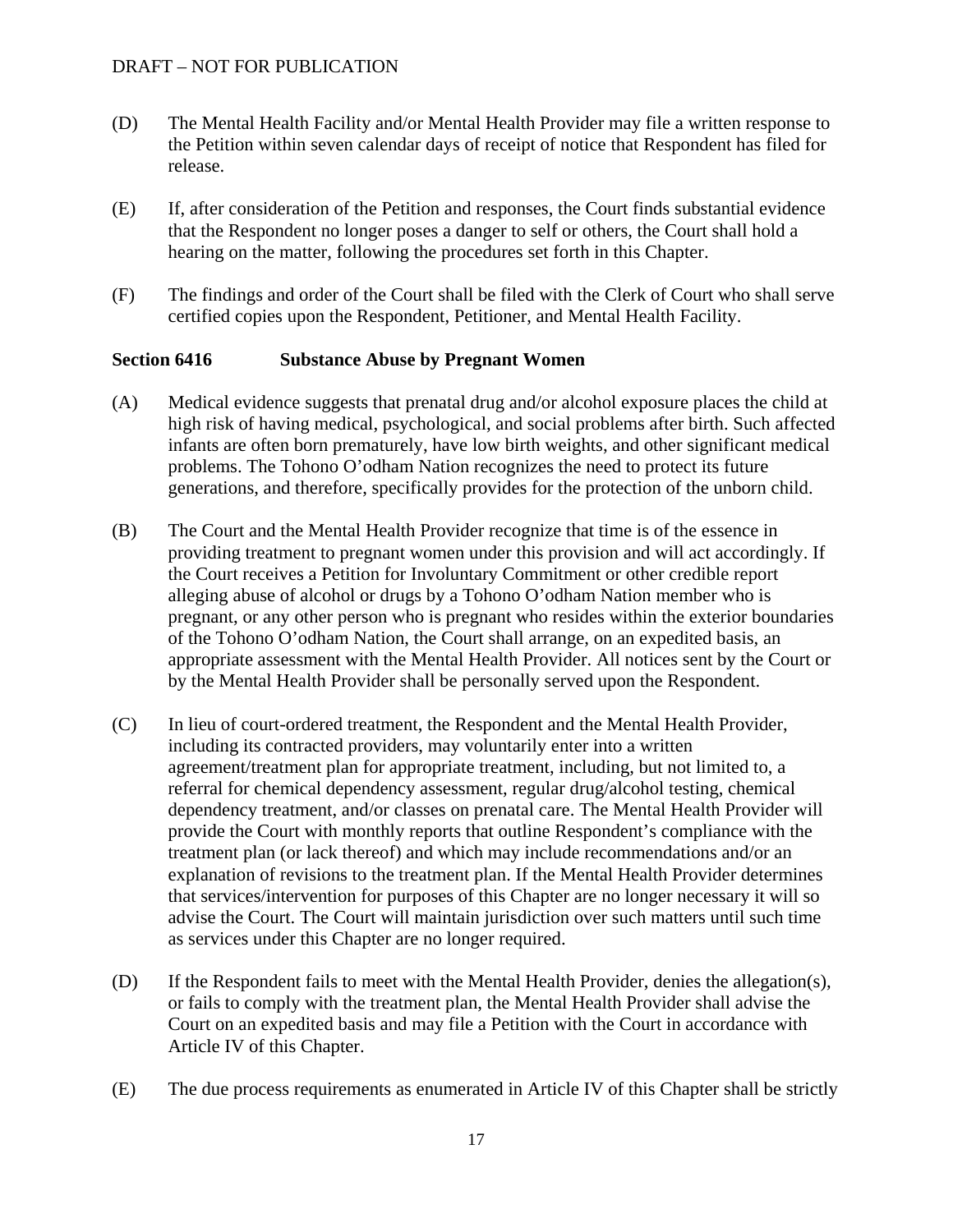adhered to in order to protect the rights of the Respondent.

### **Section 6417 Contempt**

(A) A person who violates an order from the Tohono O'odham Nation Court may be found to be in contempt upon proof by clear and convincing evidence after a contested show cause hearing that the Respondent knowingly and willfully did not comply with an order of the Court. Contempt may include a fine not to exceed 100 dollars and/or other penalty as determined appropriate by the Court and consistent with the Indian Civil Rights Act.

### **ARTICLE V – EXAMINATION AND EVALUATIONS**

### **Section 6501 Examination of Respondent**

- (A) If the Petition is not accompanied by a written supportive statement of a psychiatrist, physician, clinical psychologist, or other qualified Mental Health Provider then the Court shall order the Respondent to be examined by a qualified Mental Health Provider chosen by the Respondent or one appointed by the Court.
- (B) An Evaluation pursuant to this Chapter shall be a professional analysis of the Proposed Patient's psychological condition and shall serve as a key evidentiary basis for the Court's hearing. The evaluation shall assess a broad range of relevant information about the Patient's background, identity, mental status, and condition. The evaluation shall be conducted by a qualified Mental Health Provider, but the input of and evaluation by other mental health providers is encouraged to promote a balanced and professional multidisciplinary analysis. The evaluation results may be issued in either a joint report or separate reports, as agreed upon by the Mental Health Providers.
- (C) Upon request by the Respondent, the Court shall permit the Proposed Patient to obtain a separate and independent evaluation to introduce into the Court proceedings, provided that a copy of the evaluation report is made available to the Court and to the Petitioner within a reasonable time period prior to the hearing, as established by the Court.

### **ARTICLE VI – EMERGENCY APPREHENSION**

#### **Section 6601 Emergency Apprehension**

- (A) In an Emergency Situation as defined in Article II, Section 6202 of this Chapter, a physician may treat a patient against their will to prevent harm to the life and limb of the patient or others.
- (B) Child Welfare shall be immediately notified if the person detained is a minor.
- (C) If an Emergency Situation occurs during normal working hours, a Petition will be filed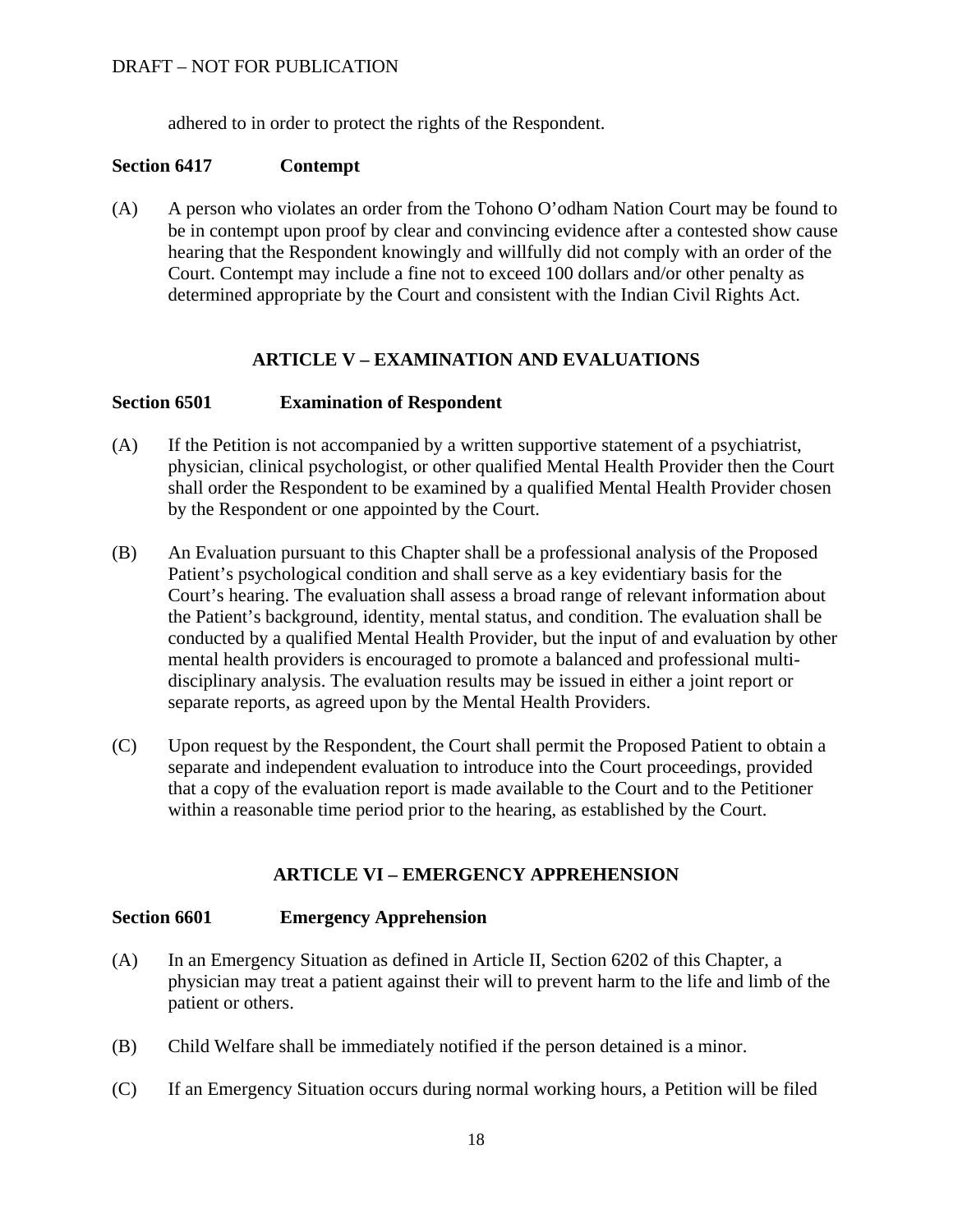### DRAFT – NOT FOR PUBLICATION

with the Court. If the Court finds that an Emergency Situation exists, a court order committing the patient to an appropriate Mental Health Facility for evaluation and treatment until the emergency no longer exists as determined by the Mental Health Provider or other appropriate party, but not to exceed 72 hours, will be issued.

If an Emergency Situation arises outside of normal working hours, the Patient may be admitted by a physician or other qualified Mental Health Provider to an appropriate Mental Health Facility for evaluation and treatment. On the next working day, the Court shall be provided with written documentation of the Emergency Situation. A Petition for Involuntary Commitment must also be filed with the Court on the next working day. If the Court finds on the basis of the documentation provided that probable cause exists, a court order committing the Patient to an appropriate Mental Health Facility for evaluation and treatment for a period not to exceed 72 hours will be issued.

(D) Any person held under this Article must be released from the facility in which they are being held upon the expiration of the 72 hours unless the Court orders the person to be held longer. No person may be held for longer than 72 hours pursuant to this Article without having a Probable Cause Hearing before a Judicial Court judge. If no hearing is held within 72 hours of the placement of the emergency detention, excluding Saturdays, Sundays, and legal holidays, the Mental Health Facility must release the person.

### **Section 6602 Authorization for Apprehension and Transportation**

- (A) In an Emergency Situation as defined in Article II, Section 6202 of this Chapter, Tohono O'odham law enforcement is authorized to apprehend and take into custodial detention without a warrant an individual whom the officer has reasonable cause to believe poses an immediate danger to self or to others due to an apparent mental disorder or chemical dependency, and who appears in need of immediate mental health care and treatment.
- (B) Tohono O'odham law enforcement is authorized to apprehend and take into custodial detention any individual named under a valid Emergency Detention Order.
- (C) Tohono O'odham law enforcement is authorized to transport the detained individual to an appropriate Mental Health Facility.

#### **Section 6603 Requirements Following Emergency Apprehension**

- (A) Immediately following the emergency apprehension of an individual under this Chapter, Tohono O'odham law enforcement must notify the Tohono O'odham Attorney General's Office.
- (B) Upon receipt of notice from Tohono O'odham law enforcement of the emergency apprehension of an individual under this Chapter, the Tohono O'odham Attorney General's Office shall submit to the Tohono O'odham Nation Judicial Court a Notice of Emergency Apprehension.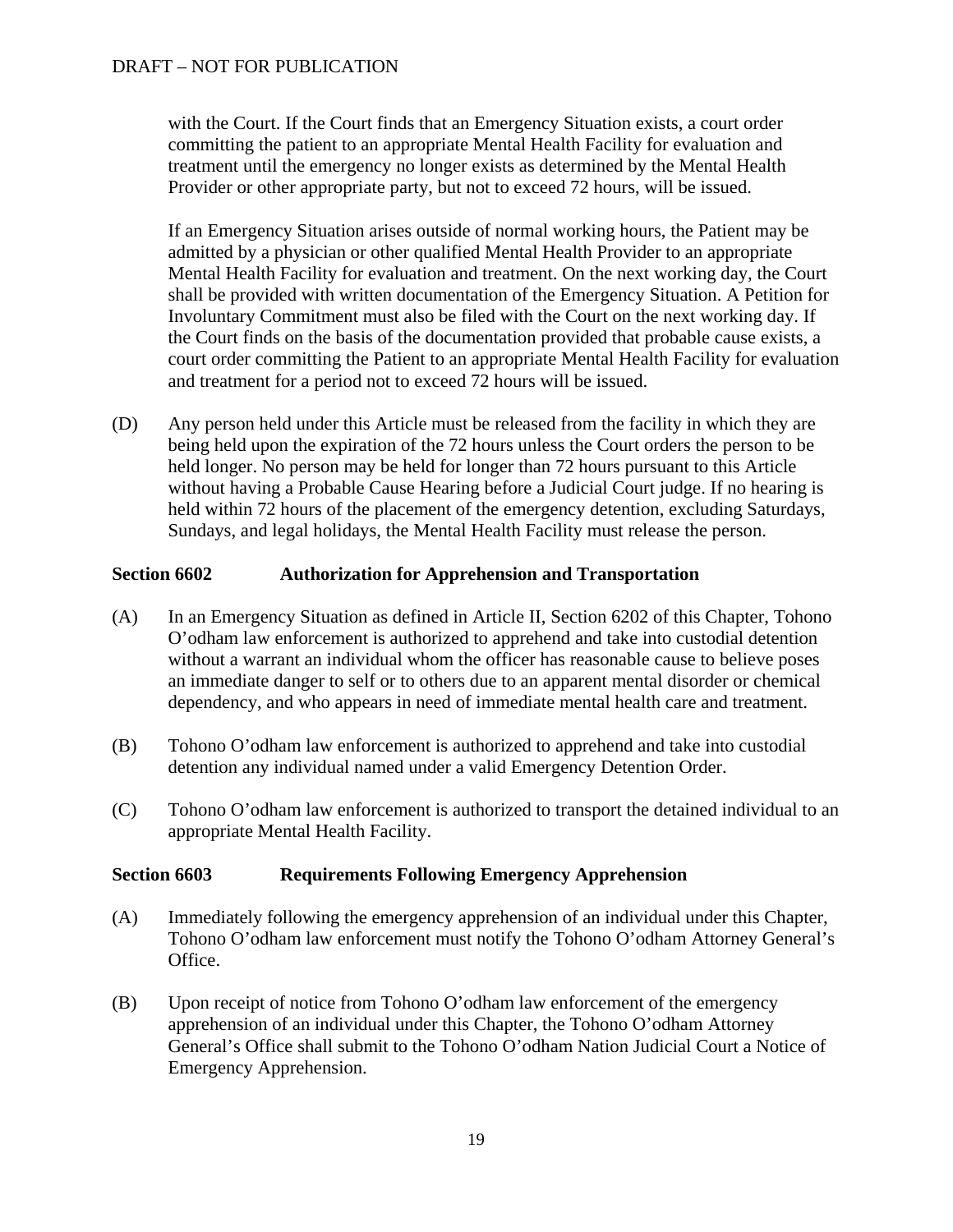### DRAFT – NOT FOR PUBLICATION

- (C) The Tohono O'odham Nation Judicial Court may order the continued custodial detention of a person detained under this Chapter, pending a Probable Cause Hearing.
- (D) The Tohono O'odham Nation Judicial Court must hold a Probable Cause Hearing within 72 hours of the apprehension of the individual by Tohono O'odham law enforcement.
- (E) The individual apprehended must be informed by the Court of the reason(s) why the individual is being held to determine whether a formal Petition for Involuntary Commitment is warranted. If the individual is under the age of majority, their parent or other legal guardian must be notified.

### **Section 6604 Duration of Emergency Hold**

- (A) Any person held under this Article may be held up to 72 hours, exclusive of Saturdays, Sundays, and legal holidays after admission. If a Petition for the commitment of the person is filed in the Tohono O'odham Nation Judicial Court, the Court may issue a judicial hold order pursuant to Article IV of this Chapter.
- (B) During the 72 hour hold period under this Article no court may release any person held under this Article without a written Petition for release and a hearing on that Petition. The Petition must be consistent with the Petition standards set forth in Article IV of this Chapter. The hearing must be held as soon as practicable and not inconsistent with the procedures set forth in this Chapter. The hearing may be conducted via telephonic conference or other means available as long as the parties can hear and communicate with each other. If the Court orders the release of the person, it shall issue an order to the effect along with written findings supporting the release. A court ordered release may not be delayed pending the order being issued. The Court, upon ordering a release of a person held under this Article, shall notify all relevant parties of the release. For purposes of this Section, all relevant parties includes:
	- (1) Any specific individuals identified in the Petition or in the record presented at the summary hearing who might be endangered if the person held is released; and
	- (2) The Mental Health Provider whose information is used as the basis for the hold; and
	- (3) Tohono O'odham Nation Police Department; and
	- (4) Tohono O'odham Behavioral Health; and
	- (5) The Mental Health Facility where the Respondent is being held; and
	- (6) Petitioner.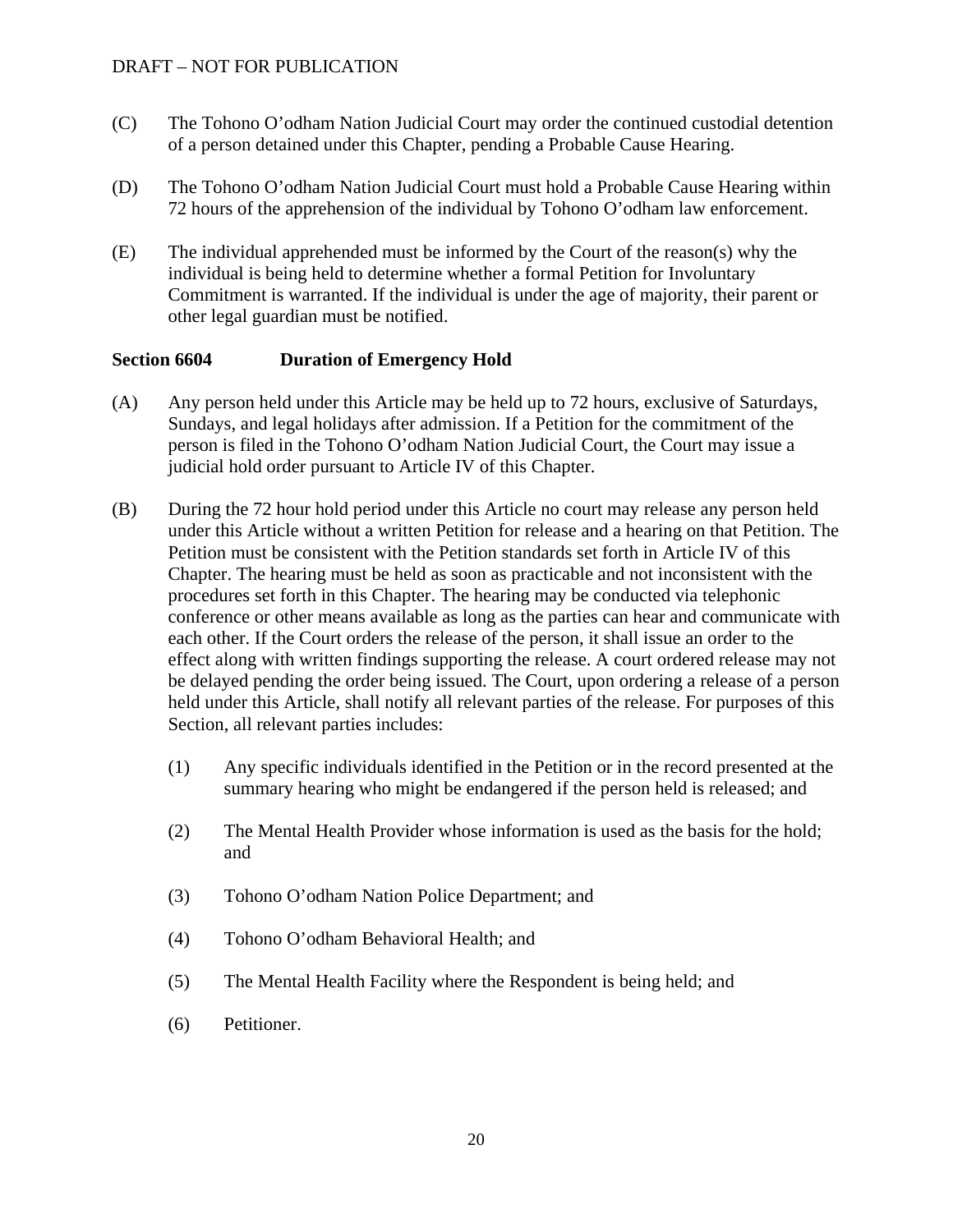### **ARTICLE VII – STAYED AND CONTINUED PROCEEDINGS**

#### **Section 6701 General**

(A) This Article applies to Involuntary Commitments filed under Article IV of this Chapter.

### **Section 6702 Stayed Orders of Commitment**

- (A) The Tohono O'odham Nation Judicial Court may, upon the agreement of the Respondent and the Petitioner, stay the Involuntary Commitment conditioned on the Respondent's successful completion of terms agreed upon by the Respondent and Petitioner. The terms under which the commitment shall be stayed must be clearly articulated on the record at the time of the hearing. The Court shall issue an order staying the commitment of the Respondent and ordering the terms as agreed upon by the Respondent and Petitioner.
- (B) Stayed orders of Commitment shall be reviewed at least every 45 days.
- (C) The Involuntary Commitment Case Manager shall furnish monthly reports to the Court outlining the treatment being administered, the Respondent' progress, and the Mental Health Facility's recommendation as to the need for continued services.
- (D) The Respondent retains all the rights provided in this Chapter.
- (E) If the Respondent does not successfully complete the terms agreed upon and ordered by the Court, the Court may grant the following relief upon Motion of the Petitioner:
	- (1) Where the Petitioner has demonstrated probable cause that the noncompliance with the terms of the stayed commitment has created an immediate danger to the Respondent or others, the Court may order the apprehension and detention of the Respondent pursuant to Section 6602 of this Chapter.
	- (2) The procedural protections described in this Chapter shall apply.
	- (3) The Court may lift the stay of commitment upon clear and convincing evidence presented at a contested hearing, that the Respondent is a danger to themselves or others because of the non-compliance.

#### **Section 6703 Proceedings Continued for Dismissal**

(A) The Tohono O'odham Nation Judicial Court may, upon agreement of the Respondent and Petitioner, continue the Involuntary Commitment proceedings for dismissal conditioned on Respondent's successful completion of services as agreed upon by the Respondent and the Petitioner. The terms under which the proceedings may by continued must be clearly articulated on the record at the time of the hearing. The Court may issue an order continuing the proceedings and ordering the terms as agreed upon by the Respondent and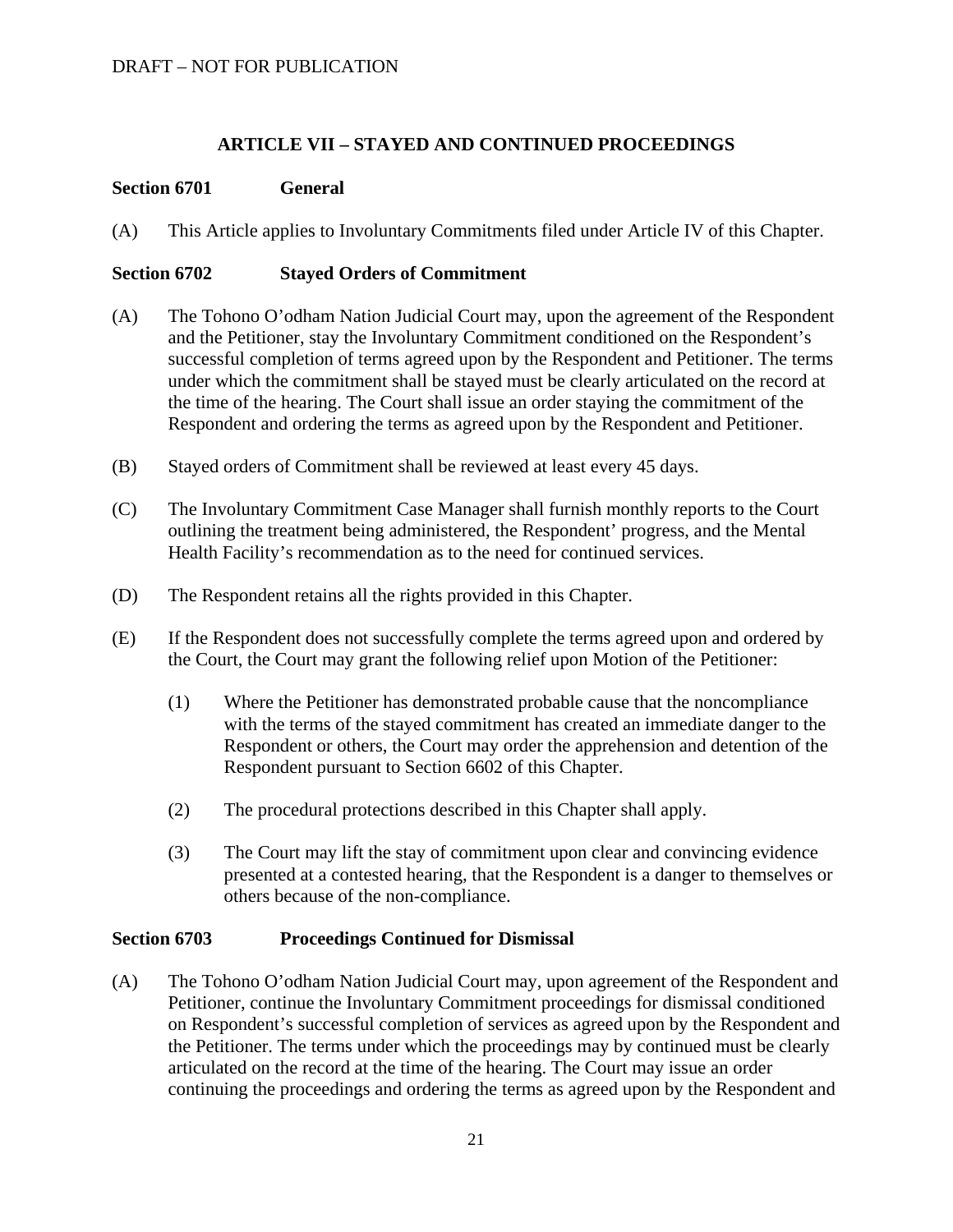Petitioner, and any other terms as the Court deems appropriate.

- (B) Continued proceedings may only be used where the Mental Health Provider has recommended outpatient treatment.
- (C) Proceedings continued for dismissal shall be reviewed at least every 45 days.
- (D) The Involuntary Commitment Case Manager shall furnish monthly reports to the Court outlining the treatment being administered, the Respondent's progress, and the Mental Health Facility's recommendations.
- (E) The Respondent retains all the rights provided in this Chapter.
- (F) If the Respondent does not successfully complete the terms agreed upon and ordered by the Court, the Court may grant the following relief upon motion of the Petitioner:
	- (1) Where the Petitioner has demonstrated probable cause that the noncompliance with the terms of the Stayed or Continued Commitment has created an immediate danger to the Respondent or others, the Court may order the apprehension and detention of the Respondent pursuant to Article VI of this Chapter.
	- (2) The procedural protections described in this Chapter shall apply.
	- (3) The Court may lift the Stay of Commitment upon clear and convincing evidence presented at a Contested Hearing, that the Respondent is a danger to themselves or others because of the non-compliance.

### **Section 6704 Petition for Recommitment**

(A) Involuntary Commitment Petitions filed within 365 days of dismissal of previous commitment proceedings shall be titled "Petition for Recommitment."

### **Section 6705 Contents of Petition**

- (A) Petitions for Recommitment shall contain all of the information in Article IV of this Chapter, and shall contain the following:
	- (1) History of previous commitments;
	- (2) Services provided to date;
	- (3) Progress by Respondent;
	- (4) Evidence that the Respondent continues to be a danger to themselves or others or continues to be Gravely Ill;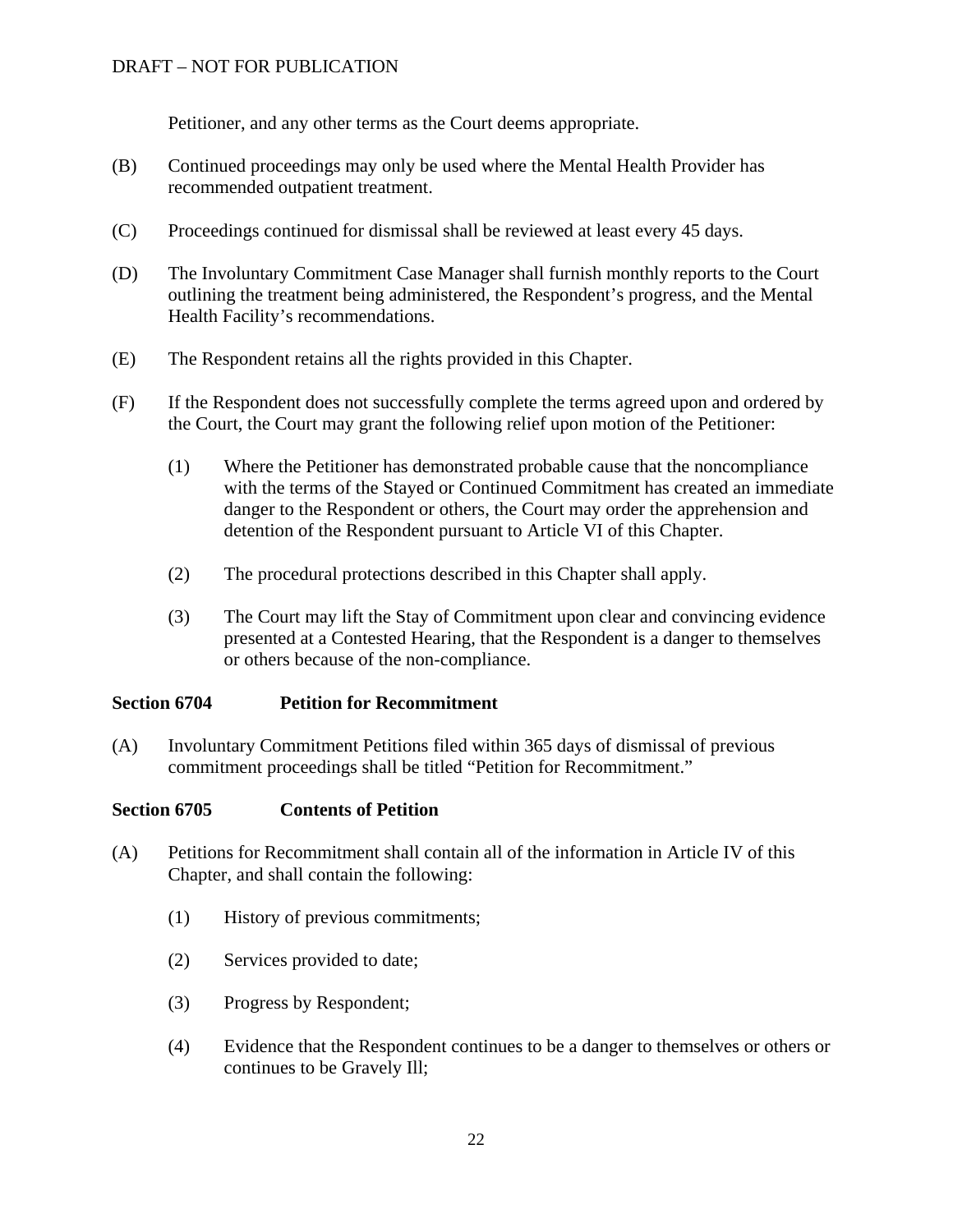- (5) A Mental Health Provider's statement made after a full examination of the Respondent made within 15 days of the filing of the Petition supporting recommitment;
- (6) Explanation of the current needs of the Respondent; and
- (7) Recommendations for services.

### **Section 6706 Procedure**

- (A) The Petitioner shall file the Petition and supporting documents with the Court and shall personally serve a copy on the Respondent. The Respondent's attorney may be served by mail, facsimile, or email.
- (B) Upon receipt of the Petition, the Court shall follow the procedures for commitment as described in this Chapter.
- (C) The Respondent shall retain all rights in proceedings for recommitment as afforded during the Involuntary Commitment process under this Chapter.

### **ARTICLE VIII – BURDEN OF PROOF**

### **Section 6801 Burden of Proof**

- (A) The standard of proof to order evaluation, release records, and/or apprehend and detain a Respondent is Probable Cause that the Respondent is in need of Involuntary Commitment.
- (B) The standard of proof to order the Involuntary Commitment of a Respondent is Clear and Convincing Evidence that the Respondent is in need of Involuntary Commitment.
- (C) The burden of proving by clear and convincing evidence that the Respondent is in need of Involuntary Commitment rests with the Petitioner.
- (D) The burden of proving there is probable cause to release records, order evaluation, and/or apprehend and detain a Respondent is on the party moving the Court for such an order.

### **ARTICLE IX – RESPONDENT'S RIGHTS**

### **Section 6901 General Rights**

(A) Respondent has the right to access personal medical records. Every person subject to a proceeding or receiving services pursuant to this Chapter and the Patient's attorney shall have complete access to all medical records relevant to the person's commitment. A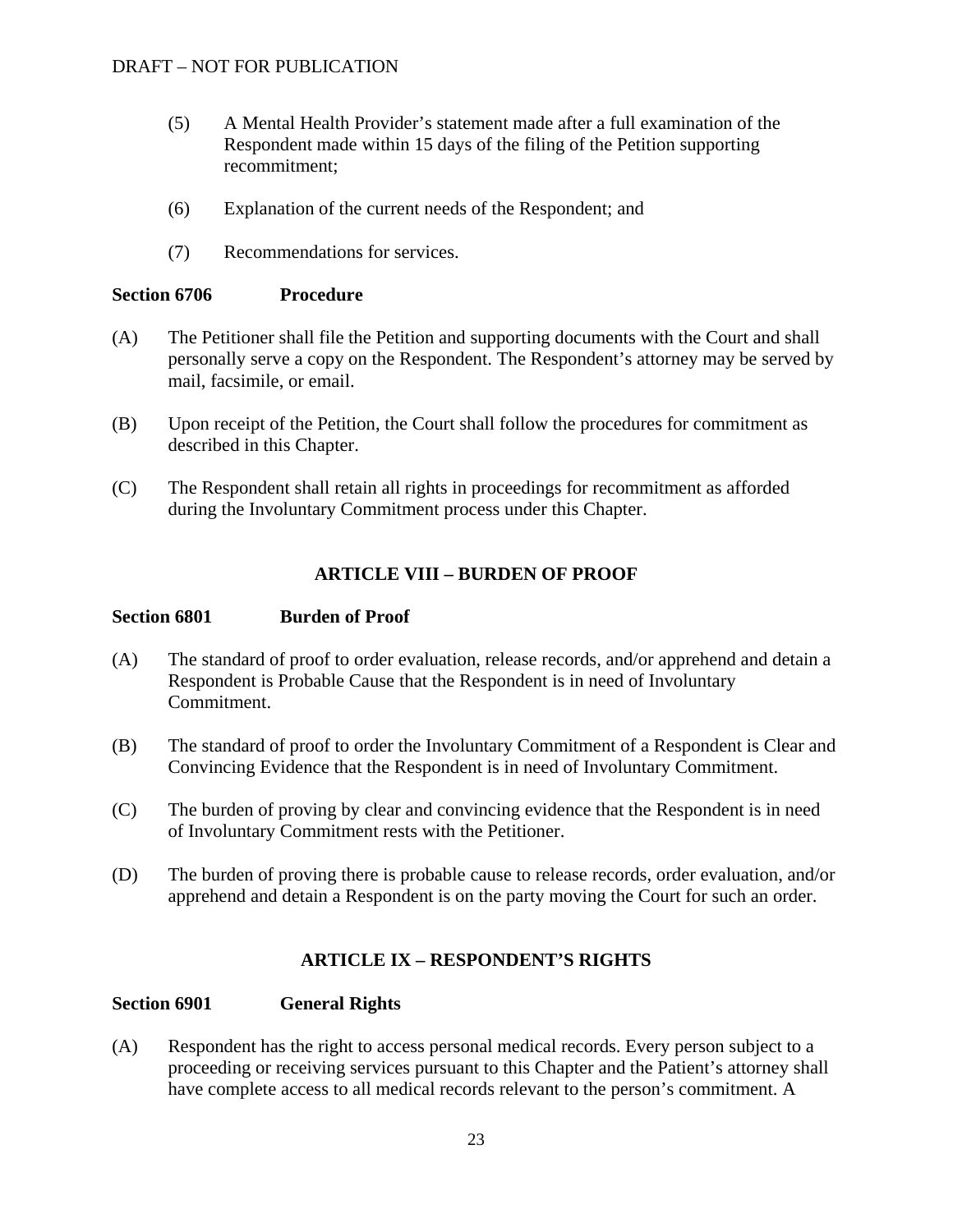Mental Health Provider may require an attorney to provide proof of representation of the Patient or authorization signed by the Patient.

- (B) All persons admitted or committed to a Mental Health Facility shall be notified in writing of their rights regarding hospitalization and other treatment at the time of admission. This notification must include:
	- (1) The right to counsel including the name and contact information for the Respondent's court appointed counsel, pursuant to Section 6902 of this Chapter;
	- (2) The right to be present at the hearing either in person or via telephone;
	- (3) That the Petitioner bears the burden of providing by clear and convincing evidence that the commitment of the Respondent is necessary;
	- (4) The right to provide testimony, present documentary evidence, call witnesses, and ask questions of all witnesses;
	- (5) The right to obtain an additional examination; provided that, if detained for emergency treatment, this latter right may be exercised only after commitment.

### **Section 6902 Court Appointed Advocates**

(A) In any proceeding pursuant to this Chapter, the Tohono O'odham Nation Judicial Court may, in its discretion, appoint an advocate or attorney to represent the individual who is subject to the Involuntary Commitment, subject to the availability of such advocate or attorney to undertake such representation. If the individual is a minor, the court shall appoint a Guardian Ad Litem or other qualified individual pursuant to Article III § 6301  $(B)(2)$ .

### **Section 6903 Treatment by Traditional Means**

(A) Nothing in this Chapter shall be construed to preclude the supplementary treatment by traditional means for any person who desires such treatment or to a minor if their parent, guardian, or conservator desires such treatment; so long as such treatment is not detrimental to the Patient's condition, based on application of generally accepted psychological and/or medical standards.

### **ARTICLE X – DISCLOSURE/CONFIDENTIALITY**

### **Section 61001 Purpose**

(A) The provisions of this Article ensuring the confidentiality of proceedings and records are intended to protect the privacy rights of the Respondent.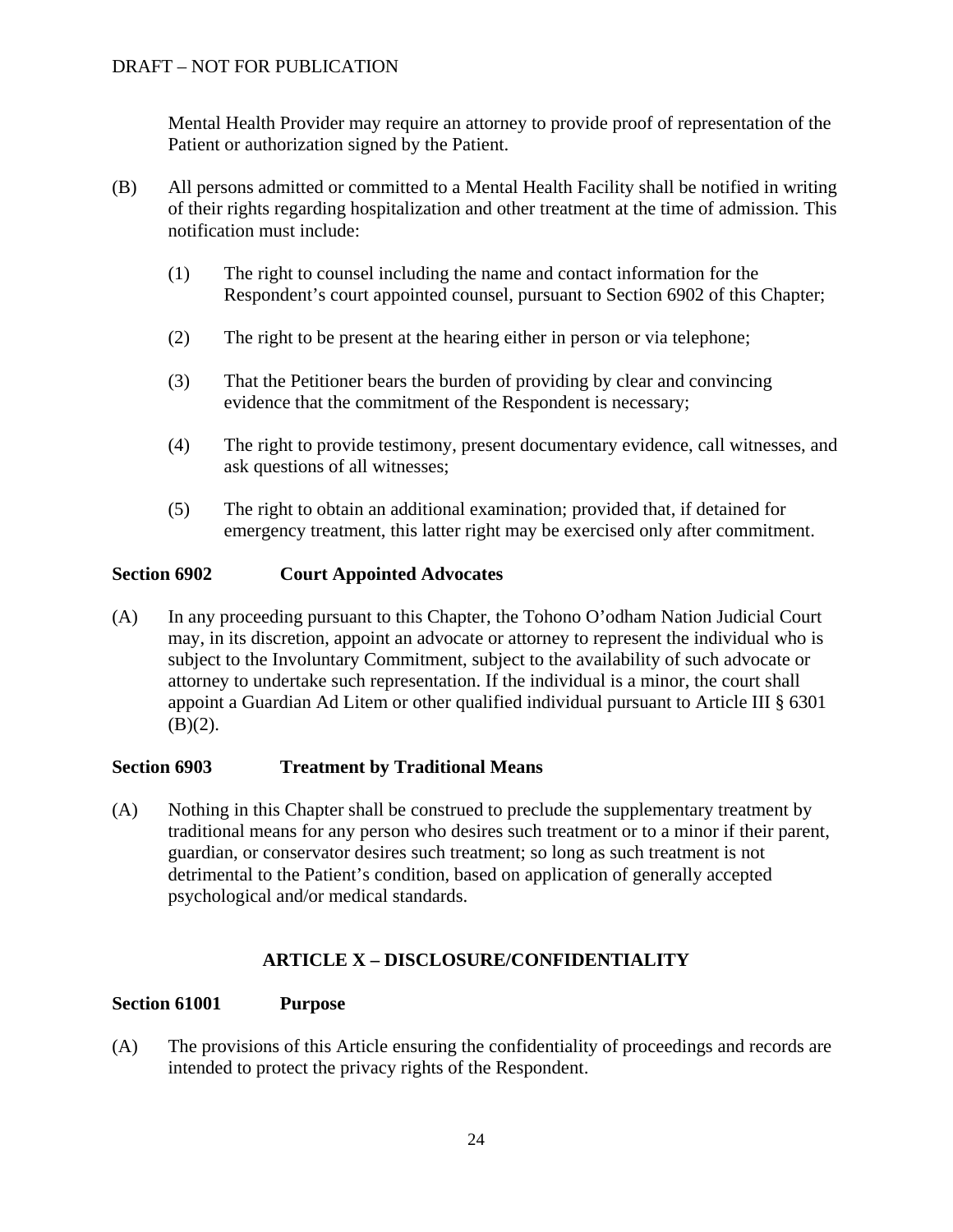### **Section 61002 Records; Method of Preservation; Contents**

- (A) A record of all hearings under this Chapter shall be made and preserved by stenographic, mechanical, or electronic recording.
- (B) The official court record of the proceedings under this Chapter shall include complaints, Petitions, motions, memoranda, briefs, reports, findings of the Court, court orders, and other reports and papers filed with the Court.
- (C) Official court records shall not be destroyed until a ten year period has passed from the Disposition of the Patient.

### **Section 61003 Confidentiality of Records**

- (A) Court records under this Chapter are sealed. All records of commitment proceedings before the Tohono O'odham Nation Court shall be sealed and are available only to the following persons:
	- (1) The Respondent;
	- (2) The Petitioner;
	- (3) The Tohono O'odham Office of the Attorney General;
	- (4) Court Personnel;
	- (5) Mental Health Providers while they are providing court ordered services through the Involuntary Commitment proceedings;
	- (6) The Tohono O'odham Prosecutor's Office;
	- (7) Other persons or agencies by order of the Tohono O'odham Nation Judicial Court who have demonstrated a compelling interest in knowledge of the Involuntary Commitment records.

#### **Section 61004 Records of Tohono O'odham Nation Behavioral Health**

- (A) Records of Tohono O'odham Behavioral Health are considered private protected records which cannot be released except under the following circumstances:
	- (1) Records of Tohono O'odham Behavioral Health may be released to the Tohono O'odham Office of the Attorney General, the Court, the Respondent, the Petitioner, and the Respondent's Attorney.
	- (2) Records of Tohono O'odham Behavioral Health pertaining to the mental health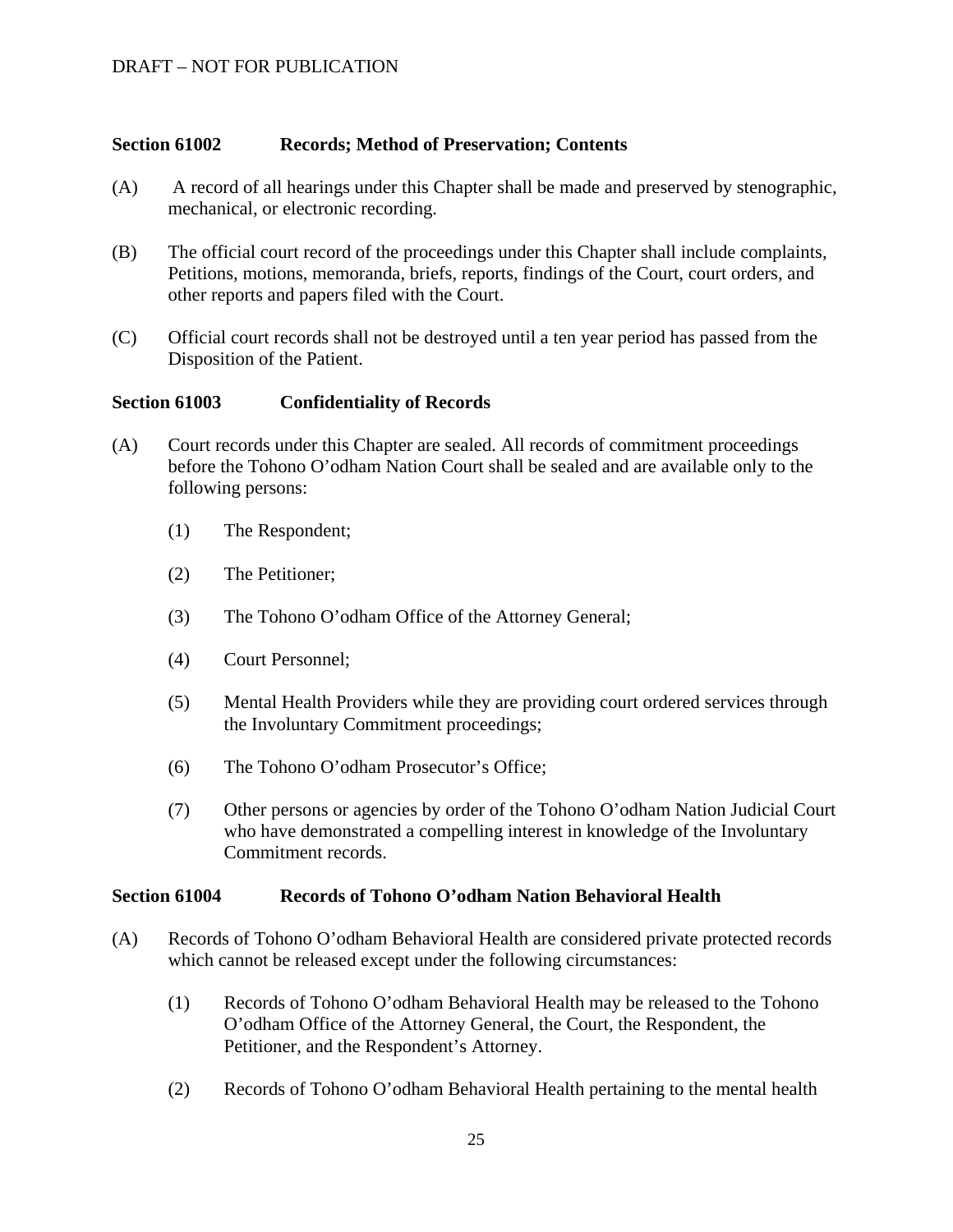and chemical use of the Respondent may be released to Mental Health Providers currently providing treatment or evaluating whether they are able to provide treatment upon order of the Tohono O'odham Nation Court for the purpose of determining appropriate treatment and services for the Respondent.

(3) Records of Tohono O'odham Behavioral Health may be released to a County Health and Social Services Agency for the purpose of supporting or opposing a Petition for Involuntary Commitment upon order of the Tohono O'odham Nation Court.

### **Section 61005 Records of Other Health Care Providers**

- (A) Records of other health care providers shall include physician, hospital, emergency room, psychiatric, and chemical dependency records.
- (B) Records of other health care providers may be released to Tohono O'odham Behavioral Health, the Tohono O'odham Office of the Attorney General, and the Tohono O'odham Nation Judicial Court upon order of the Tohono O'odham Nation Court.
- (C) Records of other health care providers in the possession of the Office of the Attorney General or Tohono O'odham Behavioral Health may be released to current treatment providers by order of the Tohono O'odham Nation Court upon a showing that the records are necessary to determine or effect appropriate treatment for the Respondent.
- (D) Records of other health care providers in the possession of the Office of the Attorney General or Tohono O'odham Behavioral Health may be released to a County social service agency or its attorney by order of the Tohono O'odham Nation Court upon a showing that the records are necessary for the County to file Involuntary Commitment proceedings and that such proceedings cannot be filed in the Tohono O'odham Nation Court.

### **ARTICLE XI – RIGHT TO APPEAL**

### **Section 61101 Appeals**

- (A) The Respondent shall have the right to appeal any final adjudicatory decision or order issued by the Tohono O'odham Nation Judicial Court to the Tohono O'odham Nation Judicial Court of Appeals.
- (B) The Tohono O'odham Nation Judicial Court of Appeals shall have exclusive jurisdiction over any appeals made under this Chapter.
- (C) Appeals from the lower Court's decisions or orders shall be made to the Tohono O'odham Nation Judicial Court of Appeals pursuant to the Rules of Appellate Procedure articulated in Title 6, Chapter 3, Section 11 of the Tohono O'odham Rules of Court.